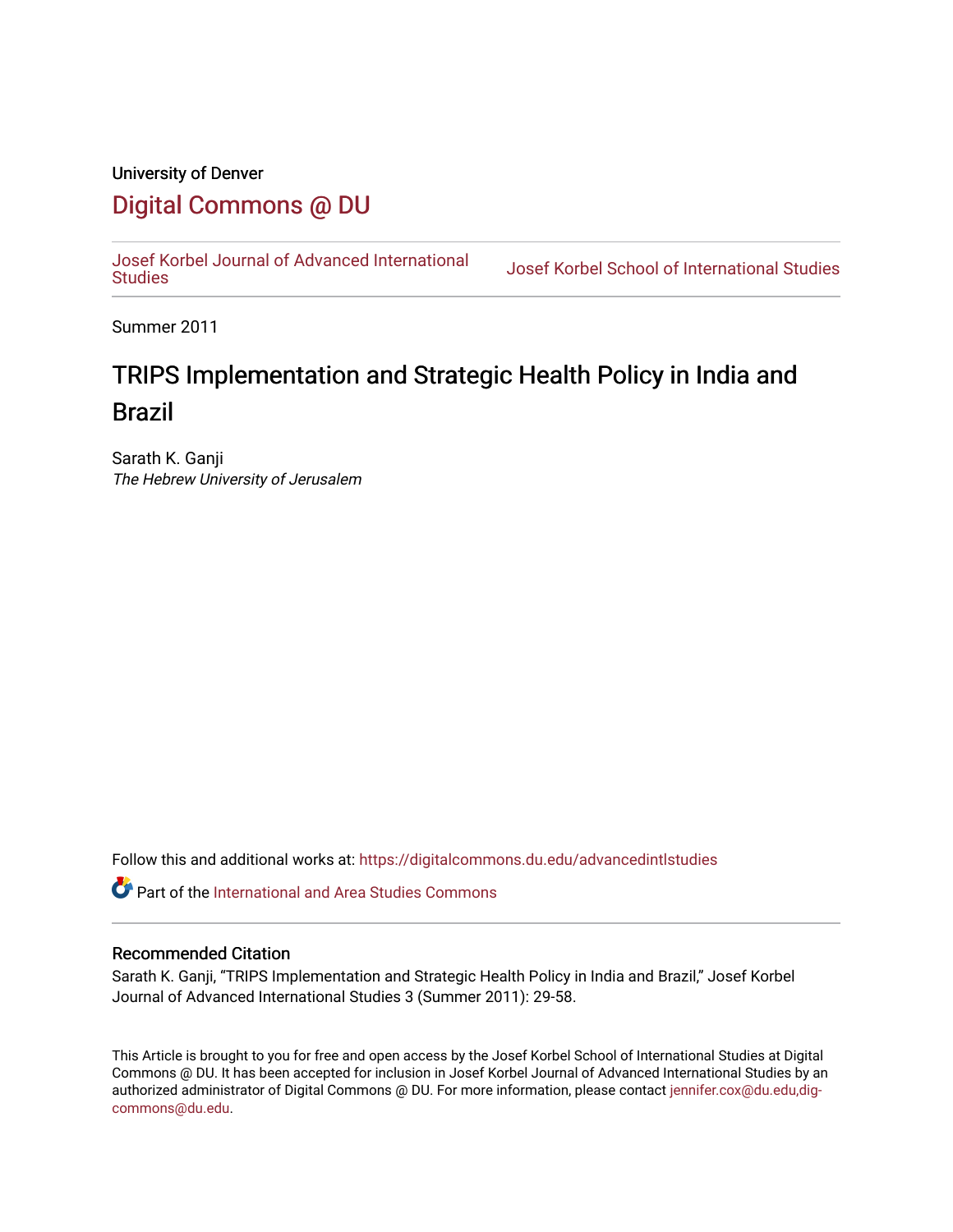TRIPS Implementation and Strategic Health Policy in India and Brazil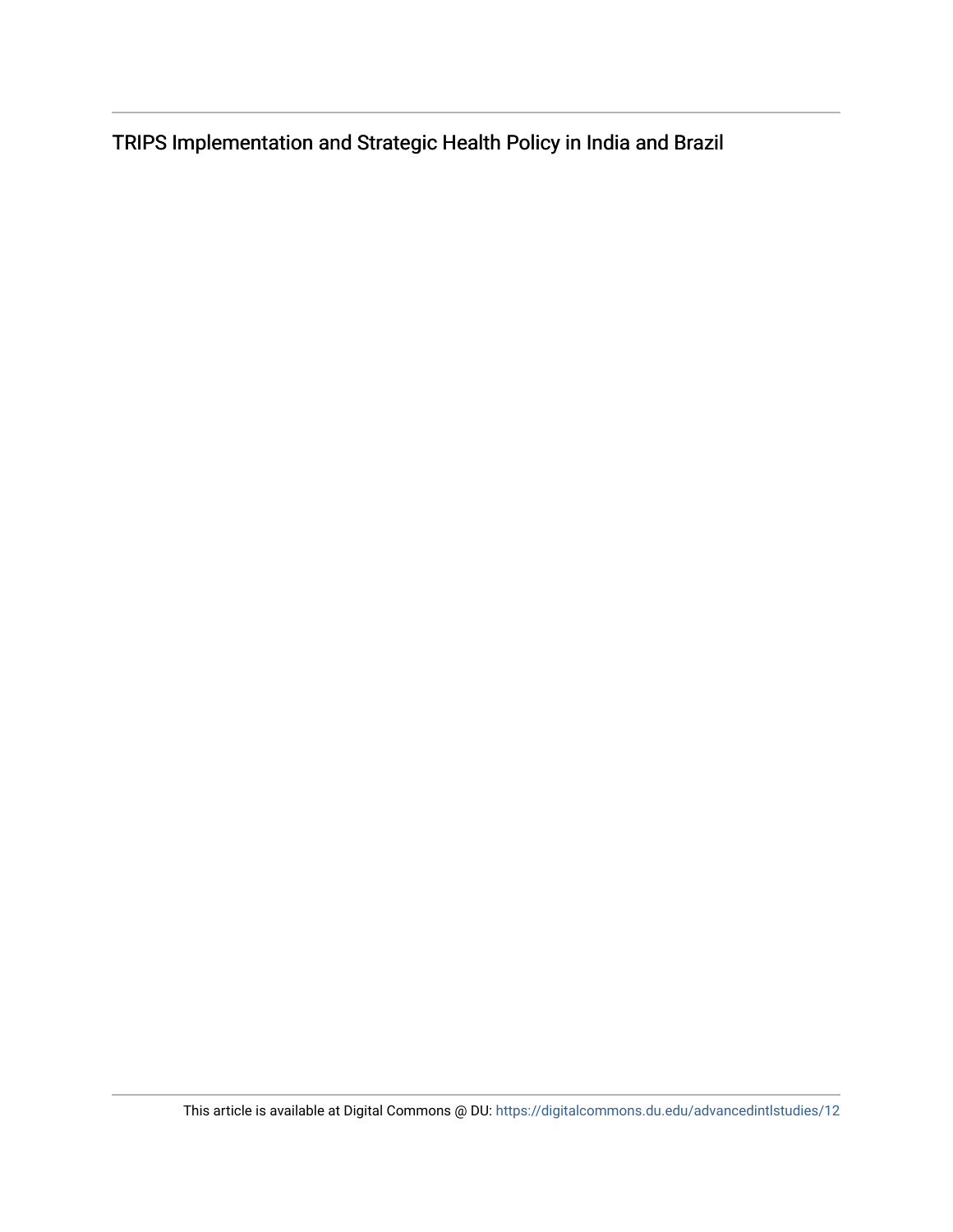# **TRIPS Implementation and Strategic Health Policy in India and Brazil**

SARATH K. GANJI

The Hebrew University of Jerusalem Anna Sobol Levy Fellow in the Rothberg International School's Islamic and Middle Eastern Studies Program

In both the economic and political realm, India and Brazil exhibit similar interests and policies. Yet, in the area of intellectual property rights (IPRs)—in particular, generic production of antiretroviral drugs to treat HIV/AIDS—these nations' policies differ. India, for example, has exercised a policy of strategic cooperation with the United States and pharmaceutical companies, while Brazil has pursued a policy of strategic restraint. Why is this so? These differing approaches can be attributed to the manner in which these two nations initially implemented the defining IPR agreement, the World Trade Organization's Agreement on Trade-Related Aspects of Intellectual Property Rights (TRIPS). India's gradual implementation of TRIPS afforded it the opportunity to modify the agreement so as to preserve its generic manufacturing sector. In contrast, Brazil's hurried implementation significantly restricted the state's generic manufacturing sector, in turn motivating the state to pursue a more adversarial approach with the United States and pharmaceutical companies to safeguard its generic drug sector. By examining India and Brazil's distinct implementation processes of TRIPS, this paper reveals the strengths and weaknesses of each respective policy process, shedding light on the larger policy controversies surroundings IPRs in the developing world.<sup>1</sup>

**I**n early 2006, Gilead Sciences, an American pharmaceutical company, submitted a patent application for its antiretroviral drug (ARV) Viread to the Indian government. The drug, a second-line therapy widely distributed in developed countries (DCs), such as the United States and Europe, was prohibitively expensive in lesser-developed countries (LDCs), thus preventing its distribution to those populations (Gentleman and Kumar 2006). Opposition to the patent request from civil society groups and humanitarian organizations was tremendous, as they demanded that the Indian government refuse it. Patent protection was ultimately granted to Gilead. To cement relations with the government, however, the firm partnered with several of India's generic pharmaceutical manufacturers, allowing them to produce and distribute the drug

 $\frac{1}{1}$ <sup>1</sup> Author can be contacted at proskq@gmail.com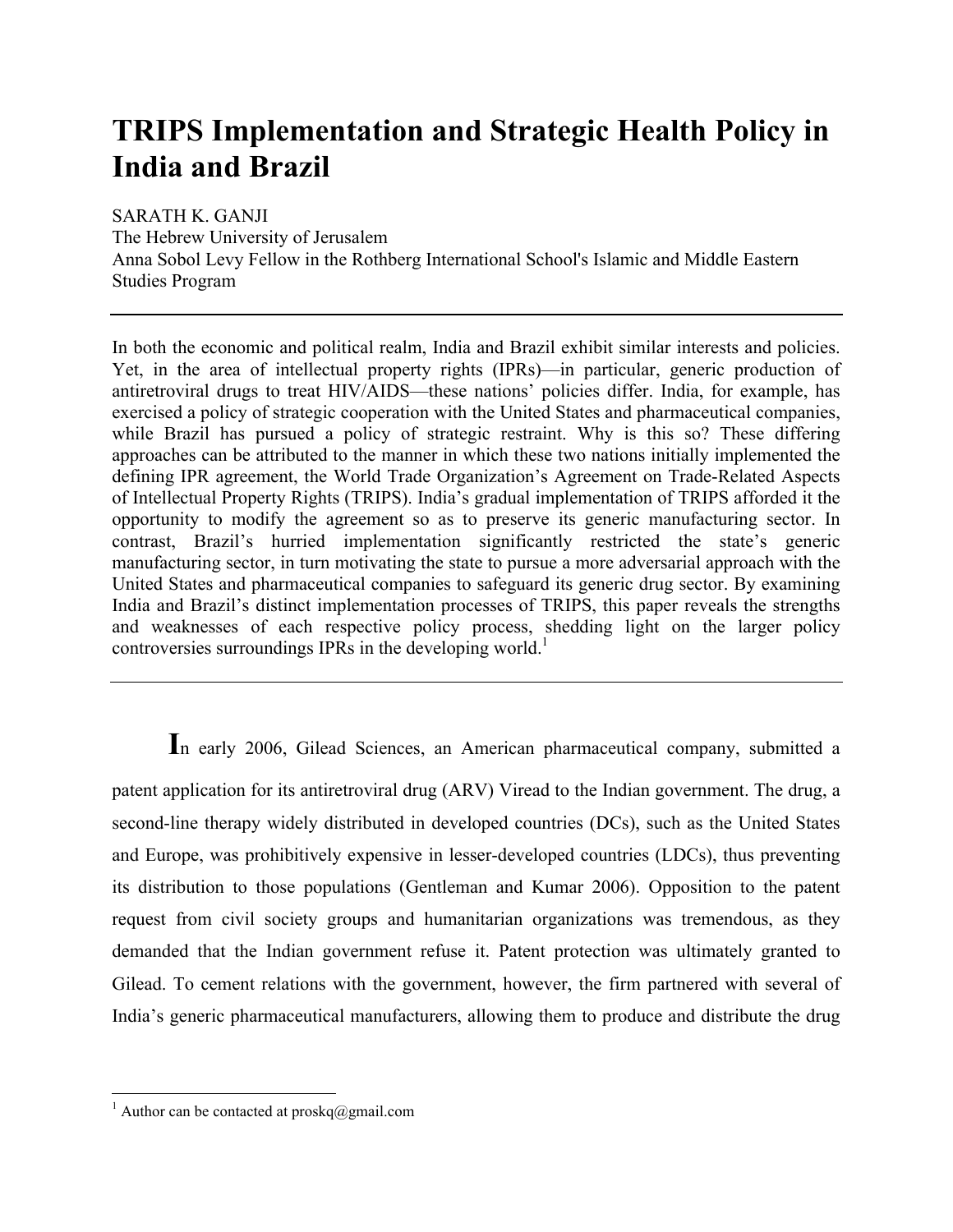so long as national and international regulatory standards were followed and a 5 percent royalty was paid (Gilead Sciences 2006; Singh 2009). The disagreement, it appears, ended amicably.

Brazil's approach to pharmaceutical companies is far less genial. In 2001 – against the wishes of the United States—Brazil threatened to break a patent on the first-line drug Nelfinavir produced by Roche. According to Brazil, the firm was initially unwilling to negotiate a reduced price for the drug, which constituted over one-quarter of the government's total spending on ARVs (Galvao 2002: 1864). The government's threat to permit state manufacturer Far-Manguinhos to produce the drug locally motivated price concessions from Roche, thus settling the dispute. Even so, the United States took up the pharmaceutical's cause, filing a complaint with the World Trade Organization (WTO). The complaint was eventually dropped, but U.S.-Brazilian relations, in the area of intellectual property rights (IPRs), have since remained on rocky ground (Champ and Attaran 2002: 365-366).

India and Brazil's differing approaches to ARV access are remarkable, given how similar the economic and political conditions guiding their behavior actually are. Both nations enjoy rapid economic growth characteristic of their "BRIC" status, exercise sizeable influence in global events and institutions, and possess well-developed manufacturing sectors for pharmaceutical products. And yet, their approaches to the WTO's Agreement on Trade-Related Aspects of Intellectual Property Rights (TRIPS) are very different. India, for example, pursues a policy of strategic cooperation with the West, complying with intellectual property directives in a piecemeal manner that corresponds with TRIPS's compliance schedule, also known as "transition periods." Brazil, on the other hand, favors a policy of strategic competition, readily threatening the use of and issuing compulsory licenses to satisfy its domestic ARV demand. In other words, as much as these nations share in common, India appears to use different TRIPS flexibilities than Brazil in its efforts to balance domestic public health objectives and international IPR standards. Why is this so?

Underlying these nations' preferences for using different TRIPS flexibilities—in particular, transition periods for India and compulsory licensing for Brazil—is their unique policy responses to economic coercion by Western nations. Although both nations' histories are characterized by economic protectionism and weak intellectual property standards, their sudden emergence in global affairs quickly integrated them into the global economy, in turn exposing them to Western economic pressures through trade sanctions. U.S. pressure against India and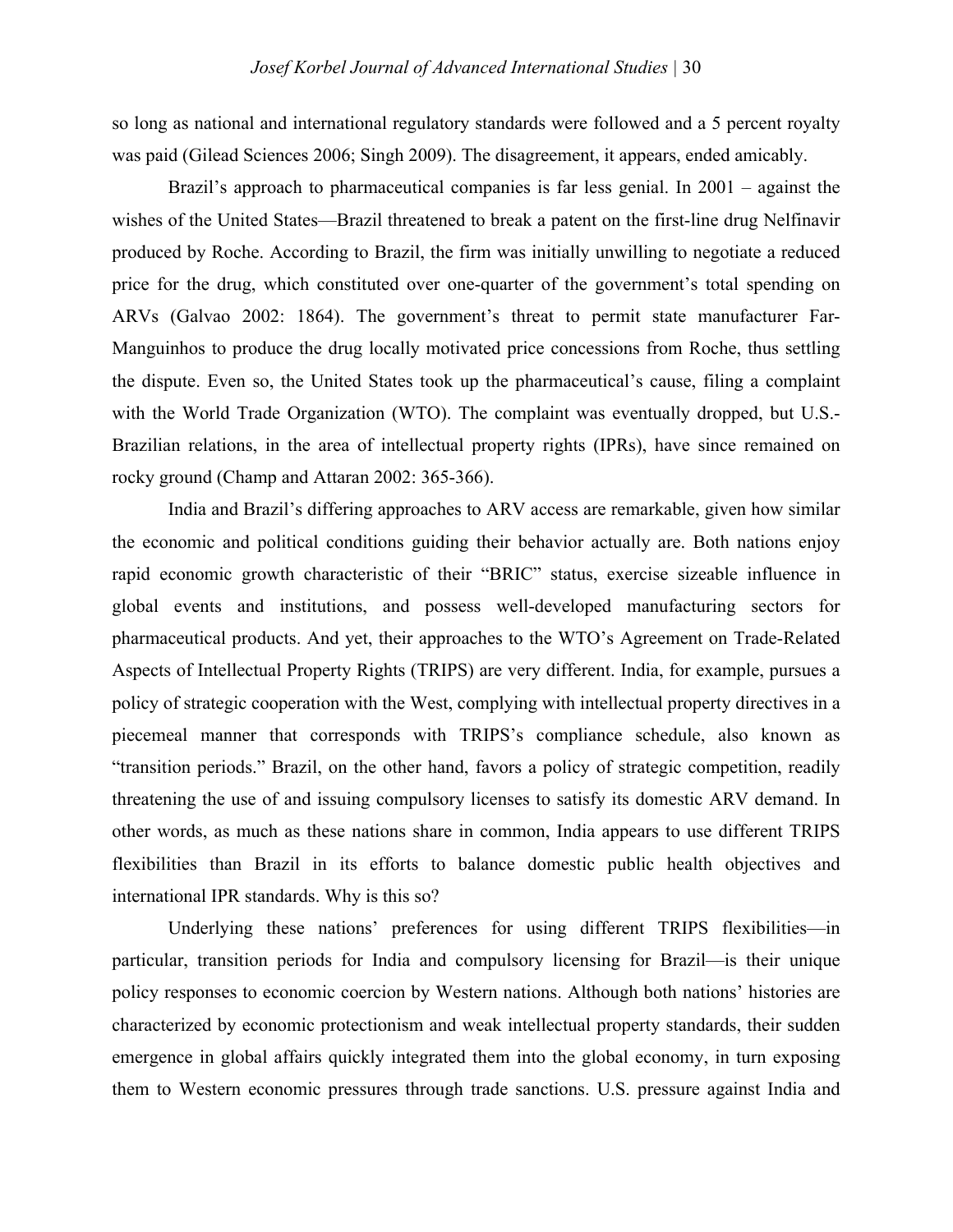Brazil in the late 1980s demonstrates how effective economic coercion can be. In the case of the TRIPS Agreement, however, India reacted to Western pressures by implementing the agreement in a gradual fashion, whereas Brazil hurriedly enacted it. As a result, India's legal system was better positioned to deal with new global patent laws than Brazil's, which instead exercised its own brand of economic coercion—threat or use of compulsory licensing—to retrieve ground previously lost when it first ratified TRIPS. As such, this paper compares India's and Brazil's distinct approaches to TRIPS implementation, revealing their strengths and weaknesses and, in turn, possible ways for non-Western states to reconcile the demands of global economic integration with the imperatives of domestic health policy.

Support for this argument unfolds in three parts. First, a discussion of the WTO's TRIPS Agreement is provided, noting the key TRIPS provisions and amendments that relate to public health and the flexibilities established to ensure protection of member states' health objectives. An overview of India and Brazil's legislative approaches to TRIPS implementation is included as well. Second, the Indian and Brazilian strategies for dealing with TRIPS provisions are examined. Prior to exploring their particular strategies, a discussion of their differing public health goals is presented to familiarize the reader with each country's unique HIV/AIDS burdens. Upon noting these differences, India and Brazil's respective implementation processes are discussed, with particular attention to the ways in which outside actors—the United States for India and name-brand pharmaceutical companies for Brazil—interacted with and influenced each policy process. Finally, policy recommendations are given concerning how LDCs should approach IPR legislation and, in particular, TRIPS.

#### **Reconciling Public Health with the TRIPS Regime**

The TRIPS Agreement represents one of the most contentious aspects of North-South relations. In addition to the previously cited cases involving India and Brazil, major legal disputes pitting governments against pharmaceutical companies took place in Thailand, South Africa, and the Philippines, garnering much international attention and controversy (Osewew, Nkrumah, and Sackey 2008: 1-2; Ford et al. 2007: S21-S29; Oxfam International 2006). Civil society groups have played a particularly important role in these matters, vocalizing their opposition to what they perceive as Western and corporate interests superseding public health priorities. Cecelia Oh of the Third World Network contends that "the TRIPS Agreement does not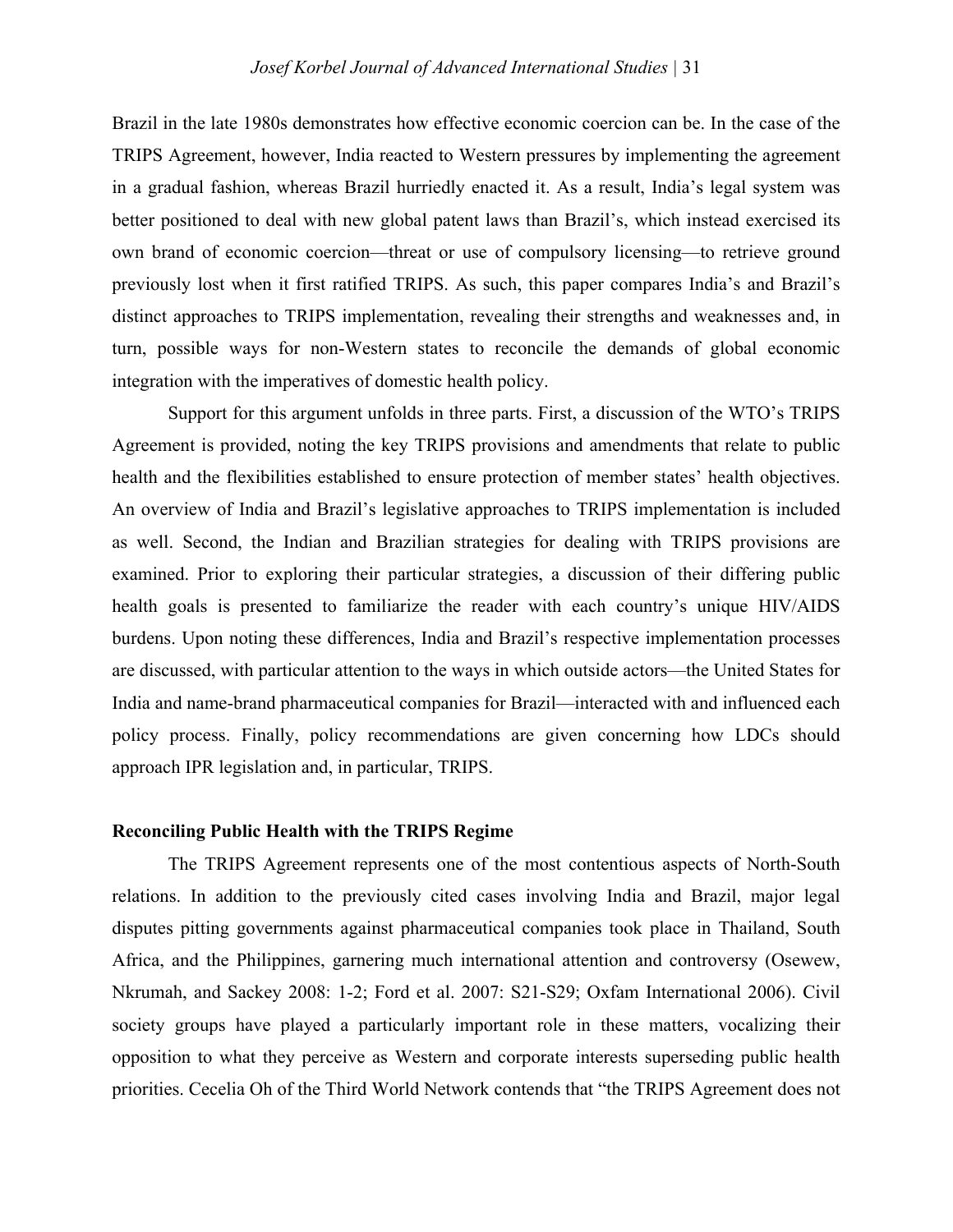adequately take into account public health needs." She notes that the agreement is often described as a "charter of rights for patent holders," which ignores the "interests of the consumers and patients" (Oh 2000). Such sentiments reflect the atmosphere of frustration and anger that underlies the protests and petitions found in many developing nations today.

At the center of these disputes is the struggle to balance the benefits of IPRs, such as patent protection to fuel innovation, with the priorities of public health, such as providing inexpensive ARVs to patients. According to the World Intellectual Property Organization (WIPO), a patent is a "title of legal protection of an invention, issued, upon application and subject to meeting legal criteria, by a government office" (WIPO 2008: 8.1.18). For pharmaceutical companies, the exclusive right provided by patents to produce and distribute a good allows them to recoup the funds spent on research and development for that particular good. This is the case because patents create temporary monopolies that permit companies to set their own market prices (Smith, Correa, and Oh 2009: 685-686). The absence of patents, it is argued, jeopardizes the innovation of new medicines as well as the profitability and, in turn, sustainability of pharmaceutical companies. This was the primary reason pharmaceutical companies urged Western nations to bring LDCs into a global IPR regime, as they "complained of commercial losses due to the weakness of intellectual property rights protection in most of the newly industrializing countries" (Velasquez and Boulet 1997: 15).

Complicating this issue is the globalization of goods and services, which has made IPR standards all the more difficult to set and enforce. IPRs are hardly new and in fact are codified in legal documents throughout the developing world that arose as early as the nineteenth century. Yet, the rise of generic manufacturers in LDCs and increasing ease with which ARVs are exported to other locations undermine pharmaceutical companies' traditional model of drug development. At the forefront of this transformation in drug development and distribution are India and Brazil, whose thriving domestic pharmaceutical industries are of concern to major pharmaceutical companies. To appreciate India and Brazil's specific IPR policies, however, it is necessary to understand the evolving importance of health as represented in international events and disputes surrounding IPRs.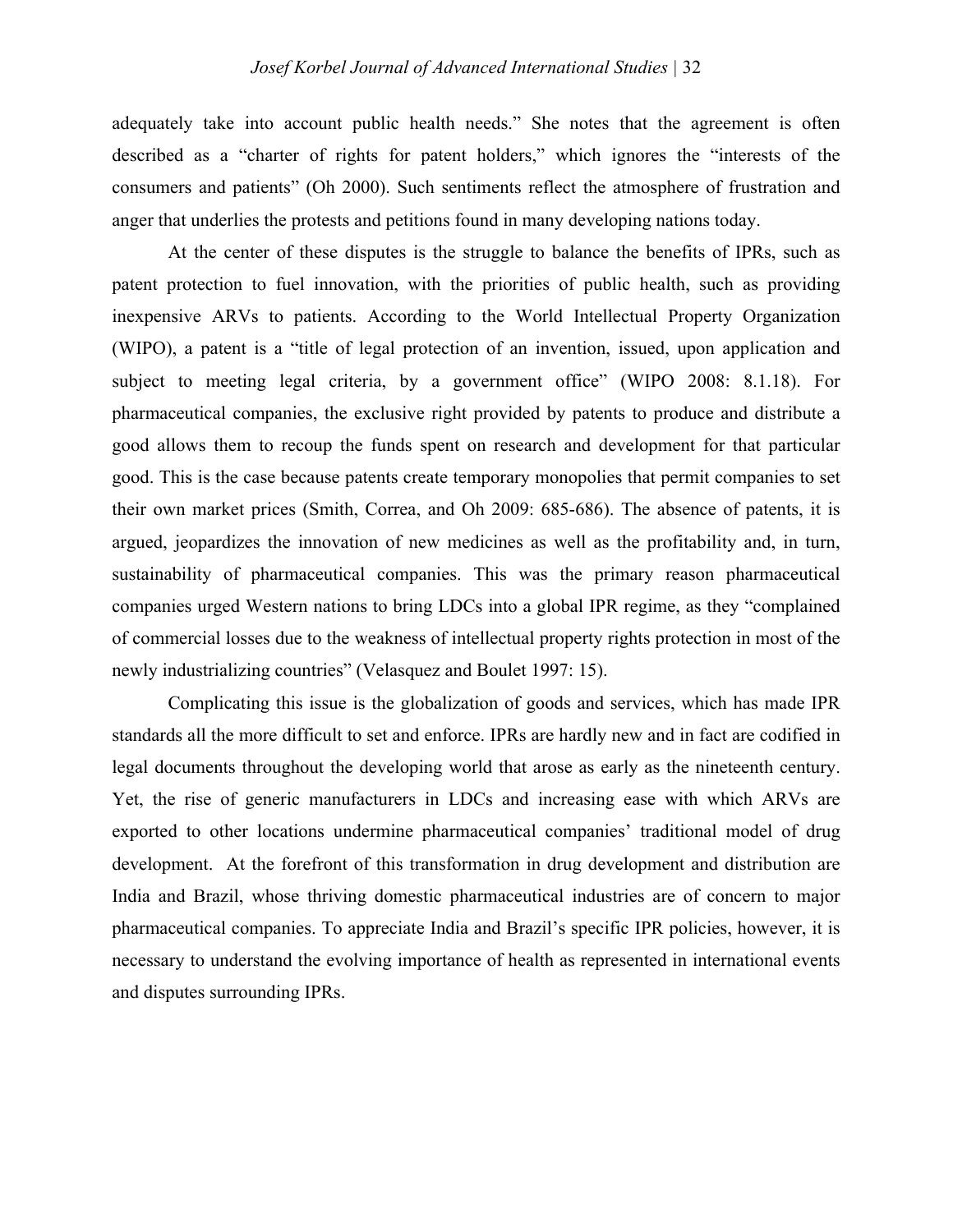#### **A New Vision for IPRs**

The culmination of the Uruguay Round of Trade Negotiations in 1994 represented a watershed moment in international trade relations. Prior to the talks, global trade was largely governed by the General Agreement on Tariffs and Trade (GATT), lacked any provisions specific to IPRs, and found adherents to international trade laws in only a small group of countries (Velasquez and Boulet 1997: 10-11; Hudec 1971: 1299-1300; Drahos 1995: 7-9; Matthews 2004). With the successful conclusion of the Uruguay Round, the World Trade Organization (WTO) was established—an international institution informing policies in over 120 member states (now 153) by establishing rules concerning trade of goods and services, respect for IPRs, and mechanisms for resolving disputes and reviewing members' trade policies (WTO 2007: 23-24). The overarching point of these rules was the promotion of nondiscrimination in trade among member states (most-favored-nation, MFN) and between local and foreign producers (national treatment) (WTO 2007: 10-11).

A key sub-agreement arising from the Uruguay Round was the Agreement on Trade-Related Aspects of Intellectual Property Rights (TRIPS). The purpose of TRIPS is to set global standards for IPRs largely under the purview of national jurisdictions in decades past. Article 7 of the TRIPS Agreement articulates this vision as follows:

The protection and enforcement of intellectual property rights should contribute to the promotion of technological innovation and to the transfer and dissemination of technology, to the mutual advantage of producers and users of technological knowledge and in a manner conducive to social and economic welfare, and to a balance of rights and obligations (WTO 1994: Art. 7).

The general vision of knowledge protection expressed by Article 7 frames the agreement's more specific focus on standardization and enforcement of IPR laws (Velasquez and Boulet 1997: 17). Regarding the standardization of IPR laws, Article 2 of TRIPS makes mention of previous IPR conventions, including Berne (1886), Paris (1896), and Rome (1928), as well as the Treaty of Intellectual Property in Respect of Integrated Circuits (1989) (WTO 1994: Art. 2, Pt. 1). In applying these conventions henceforth to all member states, the WTO not only created a standard set of rules for states to follow but also grounded it in the history of IPR development. Regarding the enforcement of IPR laws, Part III of the agreement lays out the obligations of states "to permit effective action against any act of infringement of intellectual property rights" (WTO 1994: Art. 41, Pt. 3). Articles 42-50 entrust enforcement to local judicial institutions,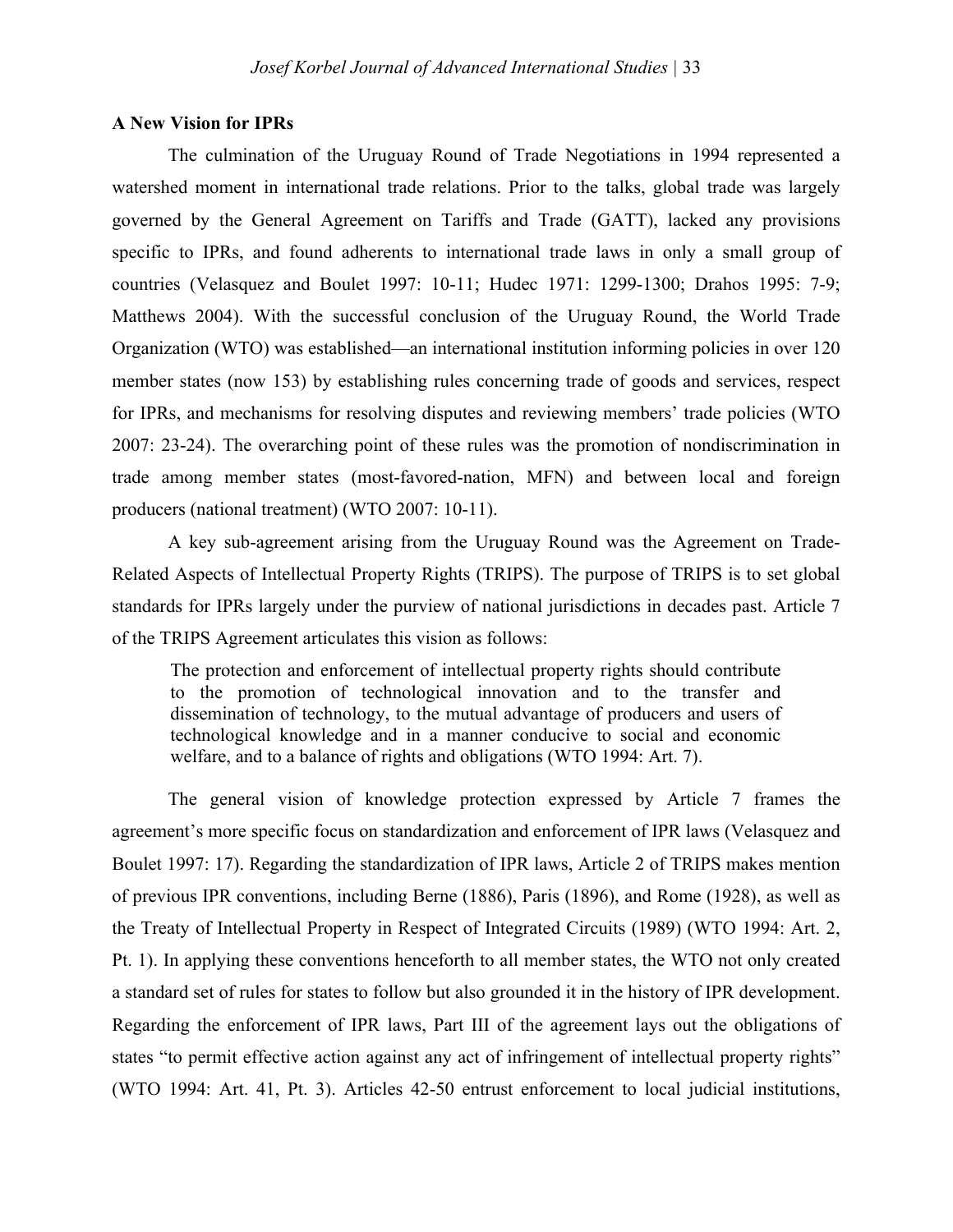while Articles 63-64 set up the Council of TRIPS to handle dispute prevention and settlement matters (WTO 1994: Pts. 3 and 5; Lehman 2003). As its enforcement provisions indicate, TRIPS seeks protection of IPRs by layering the legal processes meant to govern them, nesting domestic regulatory institutions within an international regulatory framework. Furthermore, these processes fit within the broader vision of the WTO by applying the principles of MFN and national treatment to IPRs.

Delving deeper into TRIPS's standardization and enforcement policies, the agreement hinges on four key provisions. First, member states must make patents available for "any inventions, whether a product or process, in all fields of technology," provided that they are new, non-obvious, and useful (WTO 1994: Art. 27, Pt. 1). This provision has a particular bearing on developing nations, who previously exempted all product inventions and certain fields, such as pharmaceuticals, from patent protection (Cullet 2003: 141; Coriat, Orsi, and d'Almeida 2006: 1037). Second, patent holders receive exclusive rights to their inventions, requiring other entities to seek their permission before pursuing the selling or importing of patented goods (WTO 1994: Art. 28, Pt. 1). Third, patents are uniformly protected for a period of twenty years (WTO 1994: Art. 31, Pt. 1). And fourth, for situations in which a process patent holder accuses another entity of duplicating its invention, the burden of proof falls on the accused to demonstrate the uniqueness of its creation (WTO 1994: Art. 34, Pt. 1). As with the first provision mentioned above, this measure appears directed at LDCs, since their previous allowance of process patents was subject to weak enforcement laws. The sum of these provisions forms the basis of TRIPS and is ultimately responsible for the controversies following conclusion of the Uruguay Round.

#### **TRIPS Amendments**

Initial LDC reservations to TRIPS during the Uruguay Round erupted into full-scale opposition following its conclusion. Civil society groups and local populations, in particular, argued that TRIPS constrained LDCs' actions in the area of public health. According to Steve Lohr of *The New York Times*, "The concern about [TRIPS] is that it is too much of a one-sizefits-all approach that works to the detriment of developing countries" (Lohr 2002). Such opposition, emanating from both the developed and developing worlds, subsequently motivated concessions from DCs that dominated global trade relations over the next decade.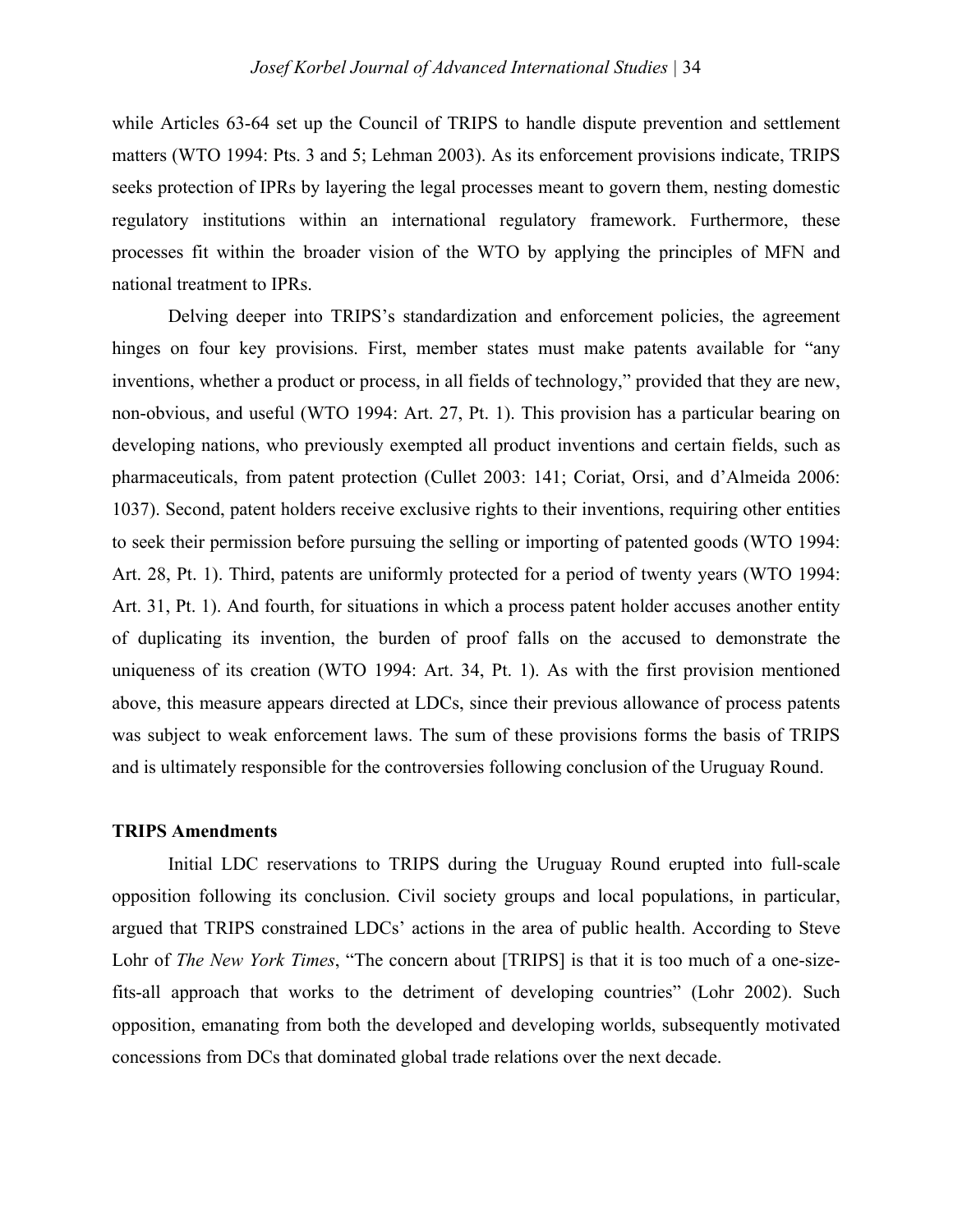Yet, as much as TRIPS is criticized by human rights groups and LDCs, it is important to note the exception clauses of TRIPS—what are often referred to as flexibilities—which enable LDCs to comply more easily with the agreement's provisions. Two flexibilities are of particular importance to this study. The first flexibility is the transition period for compliance given to states, permitting them to adopt the agreement in a piecemeal fashion. The first transition period took place from 1995-2000, requiring states to extend legal protection to both product and process patents and to recognize the twenty-year duration of patents. The second period, lasting from 2000-2005, focused on extension of TRIPS to all fields, including pharmaceuticals and agrochemicals, and employment of a "mailbox" system to store patent applications yet considered for approval. The final period ends in 2016 and is primarily the result of the Doha Declaration, which articulated the importance of public health to LDCs (Musungu and Oh 2006:  $12-14$ ).

The second flexibility is states' use of compulsory licenses, as outlined in Article 31 of the agreement. Compulsory licenses permit states, by law, "to grant a license, without permission from the holder, on various grounds of general interest," including "absence of working, public health, economic development, and national defense" (Velasquez and Boulet 1997: 43). In the area of pharmaceuticals, for example, a state may issue a license granting production and/or distribution authority for a drug to a generic manufacturer, effectively breaking the patent holder's monopoly on the good. The World Health Organization (WHO) notes the potential advantages of this flexibility for public health measures, stating that compulsory licenses can play a crucial role in "ensuring that patents are able to meet public health needs, and that patent rights do not unnecessarily hinder or prevent access to affordable medicines" (Musungu and Oh 2006: 27-28). Of course, such licenses require the issuing state to compensate the patent holder financially, to limit the scope and duration of the license, to make the license non-exclusive, and to restrict the licensed good to domestic use (WTO 1994: Art. 31, Pt. 1). Important to note is that the threat or use of a compulsory license often entails extensive legal preparatory work, not to mention legal opposition from the patent holder, which increases the costs to states issuing them. Furthermore, compulsory licenses are useful insofar that states have the technological capacity to produce the licensed material, since importation of compulsory licensed goods was prohibited under the original agreement (Coriat, Orsi, and d'Almeida 2006: 1042).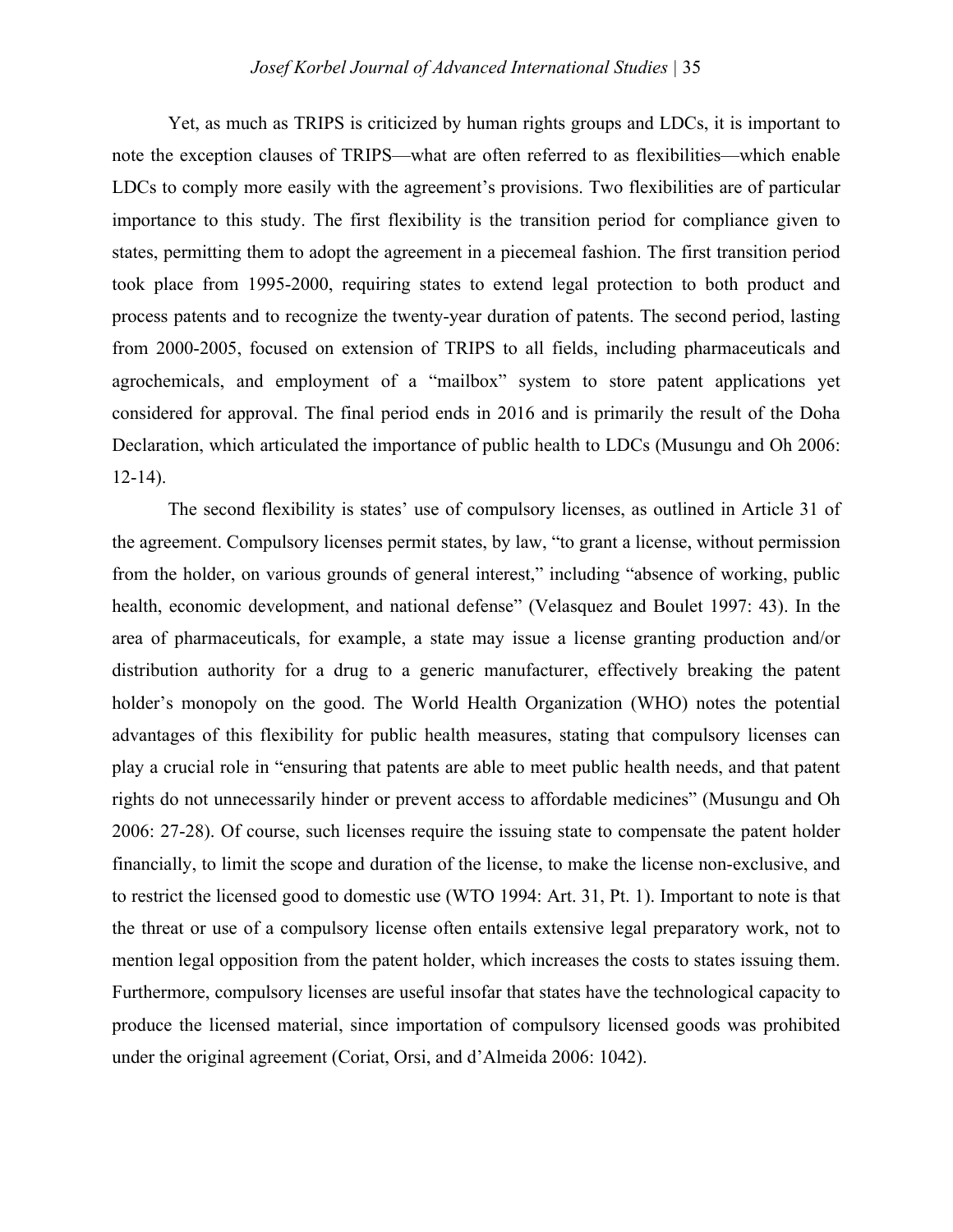Mounting opposition to the perceived injustices of the IPR regime brought about major amendments to TRIPS in 2001 and 2003. In 2001, a contingent of African states and nongovernmental organizations (NGOs), led by Brazil, brought negotiations at the Doha Ministerial Conference to a halt, seeking clarification on TRIPS's stance toward LDC access to essential medicines. The result was the Doha Declaration on the TRIPS Agreement and Public Health, which stated:

We agree that the TRIPS Agreement does not and should not prevent Members from taking measures to protect public health. Accordingly, while reiterating our commitment to the TRIPS Agreement, we affirm that the Agreement can and should be interpreted and implemented in a manner supportive of WTO Members' right to protect public health and, in particular, to promote access to medicines for all (WTO 2001).

The declaration recognized the right of states, in matters of public health, to interpret TRIPS provisions broadly, to grant compulsory licenses, and to engage in parallel importation.

Such recognition, however, did little to address the inability of states lacking manufacturing capacity to use compulsory licenses. As a result, a second amendment was concluded in 2003. The Decision of the TRIPS Council, as it was known, affirmed states' ability to export and import pharmaceutical products in exceptional circumstances. More specifically, it required that should a drug-importing nation be an LDC, that it provide the TRIPS Council with details of both its request and the compulsory license, and that the license be subject to limitations (Coriat, Orsi, and d'Almeida 2006: 1046-1047; Barton 2004: 149). Although ignoring other pertinent issues like drug affordability, these amendments nonetheless relieved LDCs' concerns regarding TRIPS's effects on public health policy.

#### **The Implementation Process in India and Brazil**

Given the evolving importance of public health to international trade and intellectual property law, this section observes India and Brazil's processes for incorporating the TRIPS provisions into domestic law. India, on the one hand, adopted TRIPS in phases, beginning in 1999 and ending in 2005. Brazil, on the other hand, fully committed to the agreement in 1996. The specific rationale behind these differing strategies is examined later in this paper. In this section, however, knowledge of these nations' IPR legacies and approaches to TRIPS implementation is provided.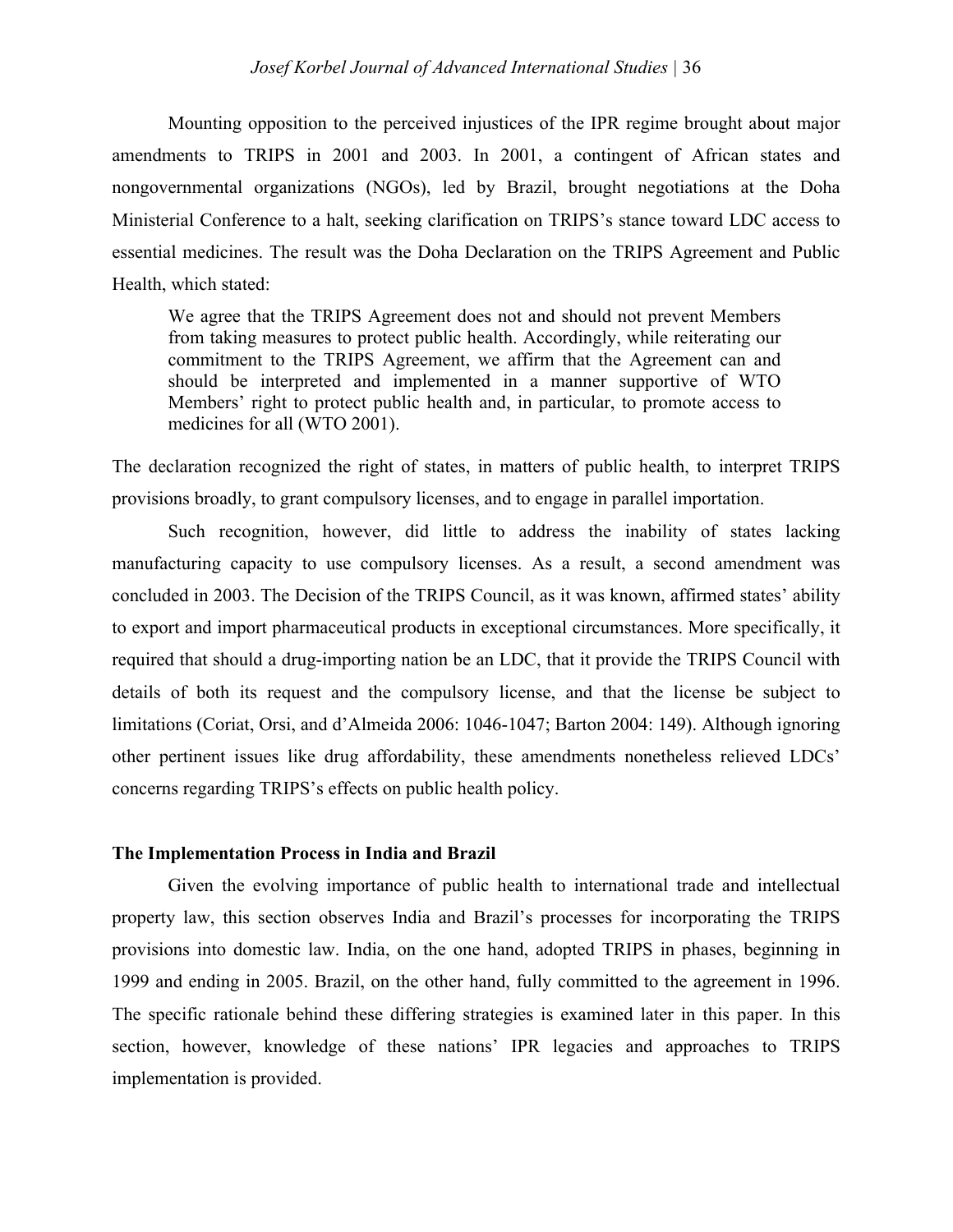India's three-phase approach to TRIPS implementation is tied to its intellectual property tradition of making patents "work for the nation" (Rangnekar 2006: 408). Set during an era when postcolonial ideas motivated the nation's leaders to turn inward as they dealt with economic and political challenges, India's original 1970 Patents Act afforded the nation a great deal of leverage against multinational companies and Western powers. As Dwijen Rangnekar suggests, "These changes to national patent law lie at the heart of building indigenous technological and scientific competency" (Rangnekar 2006: 411). A key provision of the act—and one most pertinent to this study—is that found in Chapter 2, Section 3, which lists those goods that are not patentable, including "any process for the medicinal, surgical, curative, prophylactic or other treatment of human beings" (The Patents Act 1970: Ch. 2, Sec. 3). Other provisions limit patents to processes, provide extensive guidelines for issuing compulsory licenses, and restrict protection to seven or fourteen years, depending on type of invention patented (Rangnekar 2006: 410-411). These measures did much to advance state interests over private ones and, in fact, are credited with shaping India's thriving generic drug manufacturing industry today.

Given such favorable IPR laws for Indian manufacturers, changes to it would be met with controversy domestically. This proved true with the possible implementation of TRIPS. Hence, to alleviate public outrage while complying with U.S. demands, the Indian government implemented TRIPS by amending the Patents Act on three separate occasions. The first occasion, in 1999, was actually initiated in 1994 when the Indian president issued an ordinance granting exclusive marketing rights to patent holders and establishing a mailbox procedure to handle patent applications (Ministry of Law and Justice 1999: 1-5). The ordinance initially failed passage by both houses of Parliament in 1995; however, under U.S. and WTO pressure, the legislation was sent back to Parliament and finally adopted on March 26, 1999 (Ganguli 1999: 279-281).

The second and third amendments, concluded in 2002 and 2005 respectively, brought India into compliance with TRIPS by its 2005 transition period deadline. The second amendment dealt with more specific TRIPS provisions found in Section 5, including the scope of patentable items, the duration of patent protection, the issuing of compulsory licenses, and the shift in burden of proof on the violating party (Ministry of Law and Justice 2002: 1-24). The third amendment concerned the extension of product patents to chemicals, pharmaceuticals, and agricultural goods (Ministry of Law and Justice 2005: 1-18). Although each amendment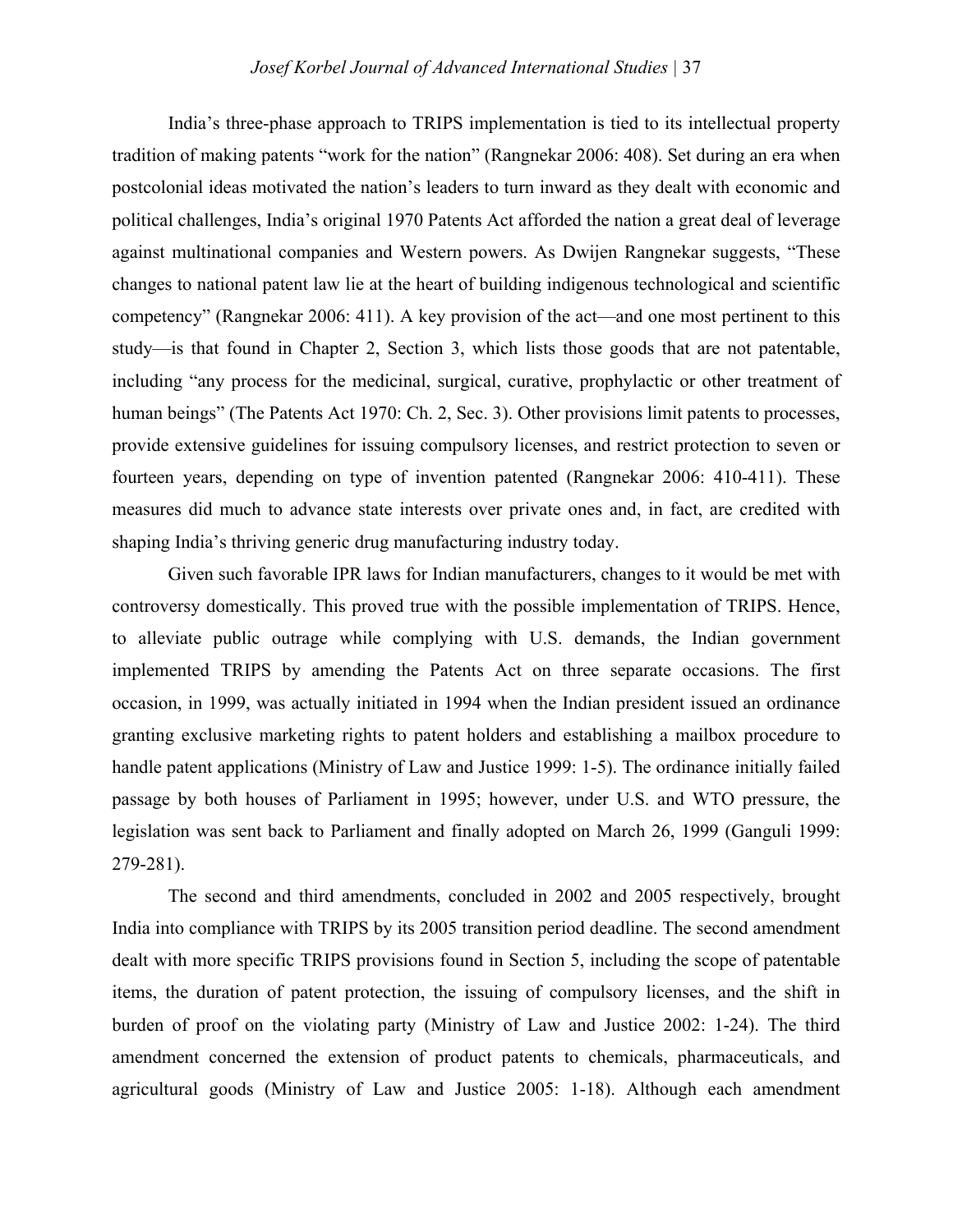substantially eroded India's autonomy over IPRs based on its powers in the 1970 act, this final amendment was particularly controversial. Rajeev Dhavan penned an editorial in a 2004 edition of *The Hindu* in which he argued that the third amendment was "short changing [India's] post-Doha obligations to both its own and the world's poor." He further noted that India was "putting its sovereignty, status, prestige and obligations at risk" by pursuing the agreement (Dhavan 2004). Amid domestic opposition and international concern that India's cheap ARV exports would no longer aid LDCs, the Indian government passed the amendment, signaling a shift in policy benefitting investors over the Indian public.

Much like India, Brazil conceived of IPRs in the context of post-colonial independence and autonomy, fashioning its 1971 Patent Law to exclude the patenting of products and pharmaceuticals processes. Additionally, the rise of Brazil's drug manufacturing industry, again like India, resulted from Brazil's lax IPR standards, which gave the government tremendous power in protecting and developing its infant industries (Orsi et al. 2003: 113-114). However, Brazil's implementation of TRIPS on 15 May 1996, titled the Industrial Property Law, radically altered its IPR policy in a short timeframe. Beyond the basic TRIPS provisions, Brazil's new patent law, influenced by U.S. pressure, actually went further than what is found in TRIPS. Under the new law, the government was required to retroactively provide patent protection to goods not yet available in Brazil but patented in other nations. This measure was particularly harmful to Brazil's national ARV policy—to provide patients with universal access to ARVs because it prevented generic and government manufacturers from producing and distributing crucial first and second-line therapies that had only recently been released by innovator pharmaceutical companies (Ford et al. 2007: S22-S24).

To address the clear disadvantages of TRIPS implementation, Brazil included a working requirement in its 1996 legislation. According to this requirement, foreign companies possessing a patent issued by the Brazilian government had to manufacture the patented good in Brazil within three years of the patent's issuing ('t Hoen 2002: 32). The measure, enforced through use of compulsory licensing, thus generates some domestic benefit from foreign firms' patents. Additionally, Brazil attempted to shore up its IPR policies by amending its 1996 law to include greater flexibilities. One flexibility, for example, permits Brazil's Drug Regulatory Authority to review patent claims for pharmaceuticals before granting a patent. With government inspection previously absent from the patent review process, this measure provides a key check on the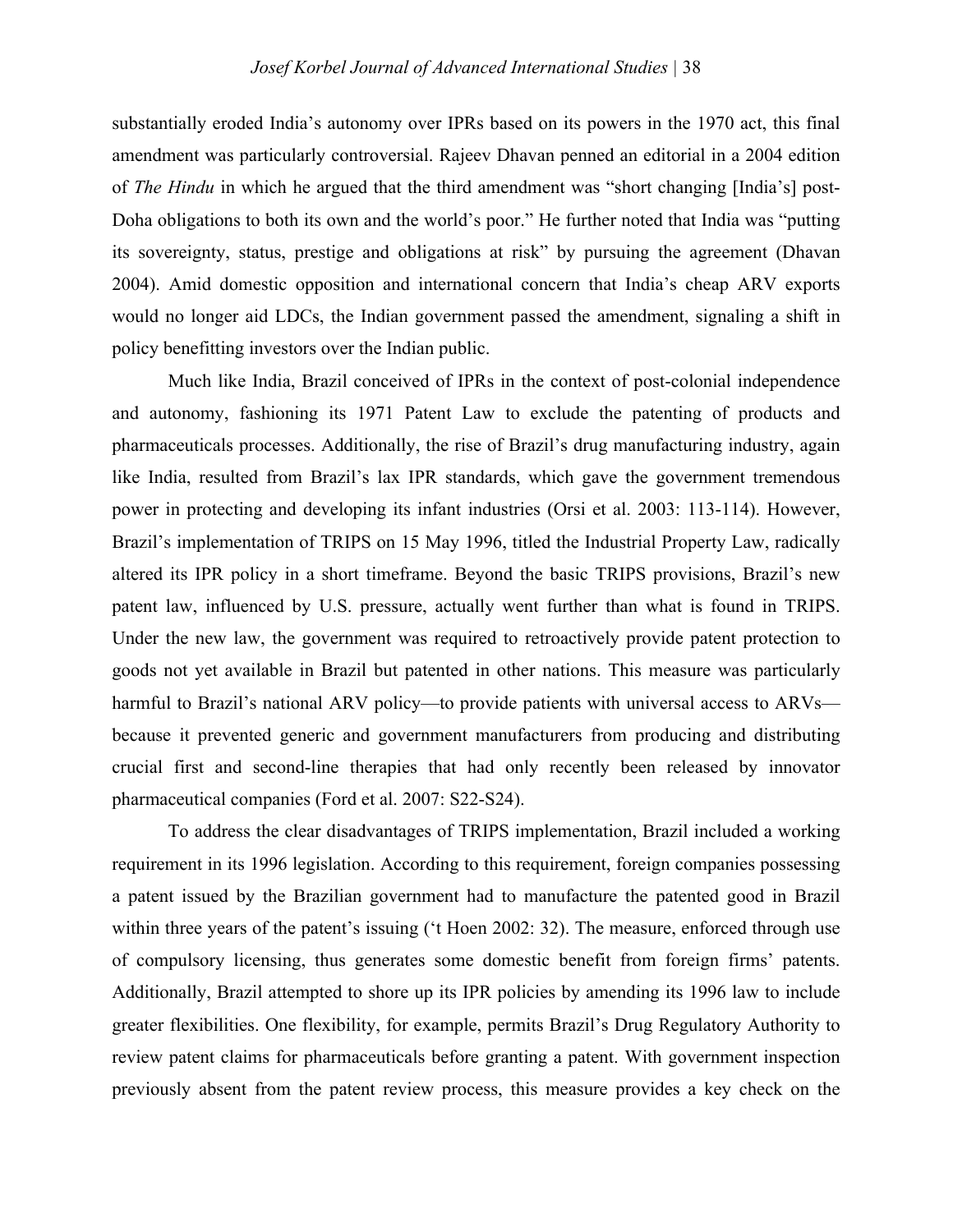retroactive patent protection policy mentioned above (Ford et al. 2007: S24). Passage of the 1996 act thus brought Brazil into compliance with TRIPS but at the cost of its autonomy over IPR policy.

#### **Prioritizing Health**

In addition to their unique IPR traditions, India and Brazil also possess differing public health goals. India, on the one hand, has struggled to address the HIV/AIDS pandemic, establishing a national policy not too long after the disease first landed on the subcontinent. Its approach, however, has produced inadequate results, requiring the government to implement additional policies and pursue a more targeted approach to the disease. Brazil, on the other hand, pledged in the early 1990s to eliminate the disease through aggressive treatment and prevention efforts. In particular, its treatment program, which includes free distribution of ARVs to infected Brazilians through the nation's public health system, has been touted as a model for dealing with the disease (da Costa 2003). In their efforts to match resources to goals, India and Brazil have pursued differing policies to meet the HIV/AIDS epidemic.

At present, HIV/AIDS presents a formidable challenge to India's public health system (see Appendix 1). Estimates gathered by India's National AIDS Control Organisation (NACO) created in 1992 for the purpose of centralizing the nation's AIDS efforts—found that in 2006 between two and three million of India's inhabitants were living with AIDS. More specifically, for every one hundred individuals with the disease, sixty-one were males and thirty-nine females (NACO). More disconcerting is that, although the disease burden of southern Indian provinces decreased in recent years, the disease burden in northern and eastern provinces increased (NACO). This coupled with increasing transmission through intravenous drug use and homosexual males has complicated national efforts to address the epidemic.

For a democracy like India, investments in public health are not only a social goal but also a political necessity. The government's response to the disease, however, has not been particularly far-reaching or effective. Specifically, its response has unfolded in phases that have done more to address bureaucratic obstacles to HIV/AIDS action—such as accountability and responsibilities at the state and federal levels—than actual containment of the disease itself. Initially, the Indian government established the National AIDS Control Program (NACP) to monitor the spread of the disease in select areas. By 1991, NACP was expanded to "focus on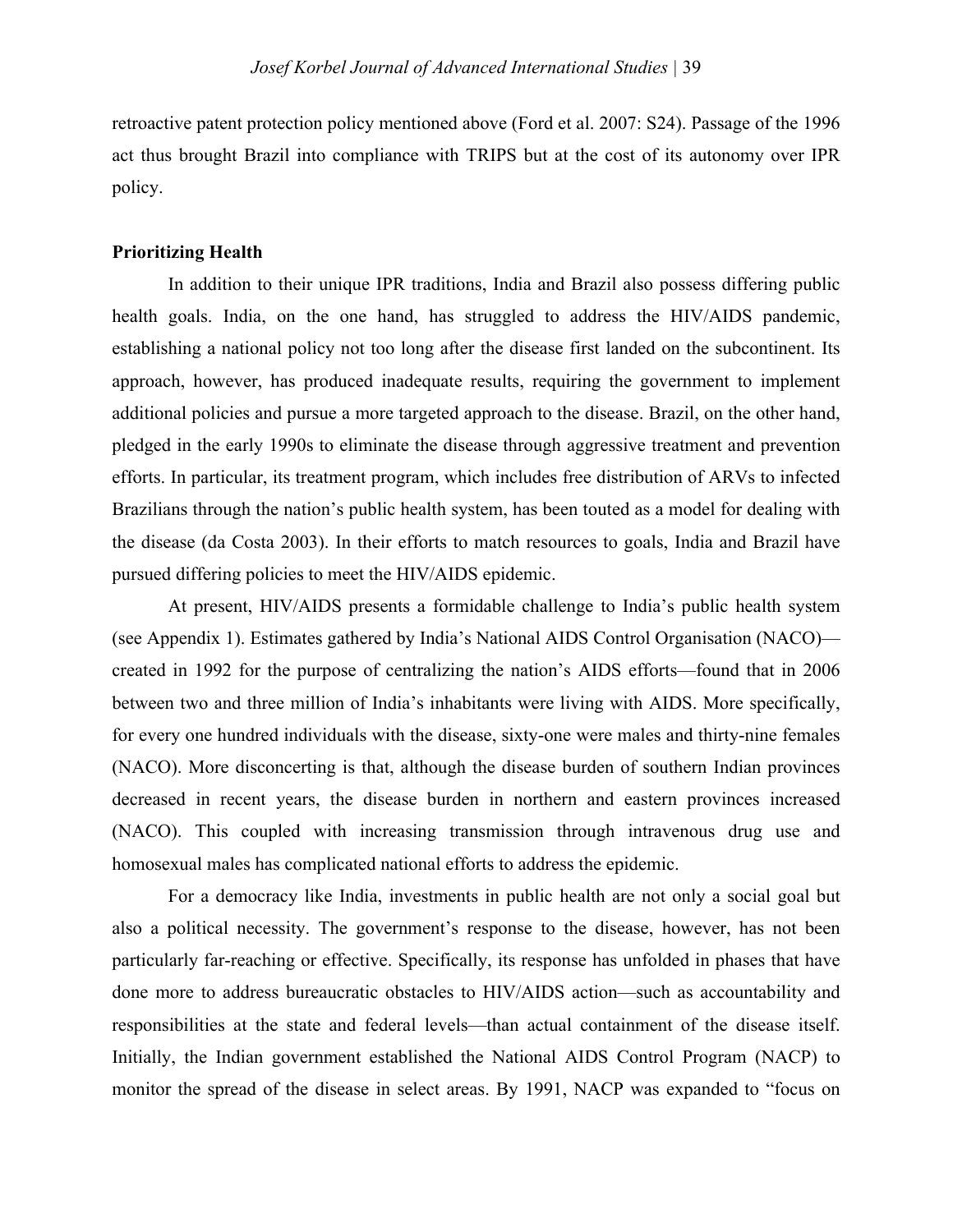blood safety, prevention among high-risk populations, raising awareness in the general population, and improving surveillance" (Mozumder and Nora 2008). It was during the first phase of NACP from 1992-1999 that NACO was created and province-level policies were enacted. The second phase of NACP from 1999 to 2006 saw continued expansion of the program at the provincial level, greater focus on interventions for high risk-groups, and increasing engagement with NGOs for local interventions. A particularly important development was the creation of the State AIDS Control Societies, whose purpose was to link governmental priorities to NGO programs (Mozumder and Nora 2008). The current phase of NACP, though only a few years old, has made strides to partner with civil society organizations to increase its focus on data collection and to include target populations themselves in treatment and prevention programs.

Although these efforts are promising, shortcomings reveal how limited India's efforts have been thus far. At an administrative level, India's government apparatus wields little control over rural communities that rely more on local governments to coordinate public health efforts. Polling shows that women in more rural provinces still have little knowledge of what HIV/AIDS is, though their regions have been particularly hard hit (Mozumder and Nora 2008). At a managerial level, India's institutions lack the capacity to scale up their interventions in affected regions, partly due to bureaucratic bottlenecks and partly to accountability problems. Even at a behavioral level, HIV/AIDS institutions must deal with stigma and discrimination that undermine effective policy interventions (Mitra, Hate, and Shaffer 2007). In these ways, then, India's public health goals are not particularly ambitious, nor are its policies especially effective.

Much like India, Brazil found itself in the midst of a public health crisis in the 1980s, as the incidence of HIV/AIDS soared (see Appendix 2). Using South Africa, a nation deeply affected by HIV/AIDS, as a reference point for disease burden provides a useful comparison. Brazil's disease burden is driven primarily by homosexual transmission and intravenous drug use; in 1990 Brazil had the same prevalence rate as South Africa. Since then, however, Brazil's HIV/AIDS situation has changed dramatically. By 1995 Brazil's incidence rate had declined by 50 percent, whereas South Africa's had increased by 10 percent. (Okie 2006: 1977-1981). Additionally, the World Bank's prediction in the early 1990s that, by 2000, 1.2 million of Brazil's population would be infected with HIV proved incorrect; the actual figure was roughly half that of the prediction (Okie 2006: 1977-1981). According to UNAIDS statistics from 2005,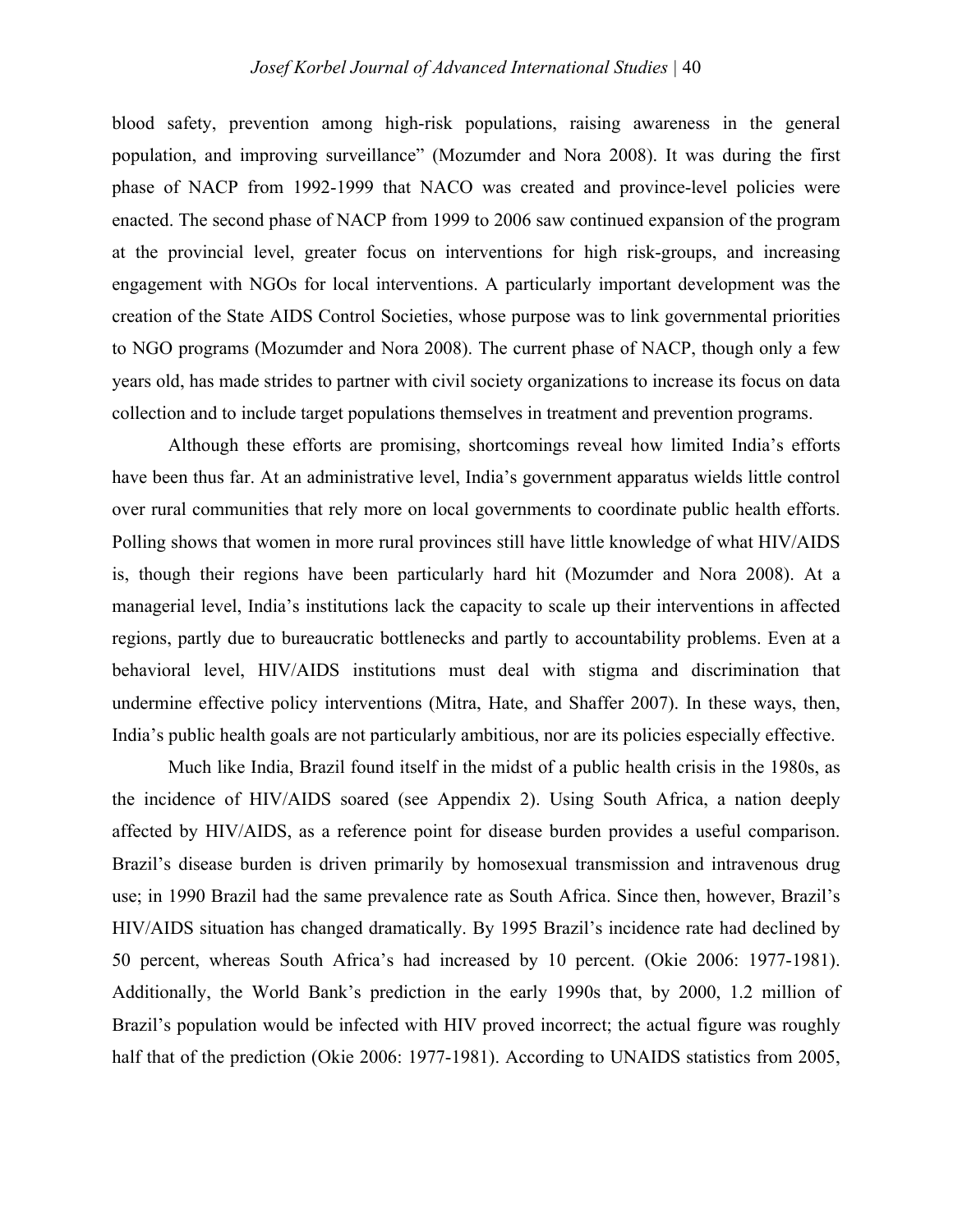620,000 individuals live with HIV in Brazil—contraction patterns reflecting increasing rates among women and the general population (UNAIDS 2007: 31).

Brazil's apparent success in addressing the HIV/AIDS epidemic is largely due to its political culture and unique policy approaches. Regarding the former, the end of Brazil's military dictatorship in 1985 inaugurated the nation's human rights-oriented democracy, in which its constitution declared healthcare "a right of all and a duty of the state" (Constitution of Brazil 1988: Art. 196, Sec. 2). The declaration paved the way for later government efforts to distribute ARVs at no cost to the public once clinical trials revealed their effectiveness. Regarding the government's policies and programs, its prevention efforts have targeted high-risk populations, including injecting drug users and commercial sex workers, which have reduced infection rates in both groups (Okie 2006: 1977-1981). Its well-known treatment programs, by ensuring universal ARV treatment to the population, have not only reduced incidence rates but have also fostered a culture of openness in which stigma plays less of a role in hindering HIV infectees to report their status and seek treatment (Okie 2006: 1977-1981). Such broad-based prevention and treatment efforts, coordinated by Brazil's National AIDS Control Program, have done much to alleviate the nation's disease burden and in the process, generate widespread acclaim for its successes.

Comparing India and Brazil's public health priorities and policies, it would seem that differences here would account for differences in their approaches to TRIPS. In the case of India, limited public health goals would make protracted legal battles highly undesirable, especially since the nation already lacks the administrative and managerial powers to aid all citizens afflicted by HIV/AIDS. Hence, the costs of challenging TRIPS outweigh the benefits. In the case of Brazil, its focus on universal ARV treatment—grounded in its 1988 constitution and enforced by the populism of numerous civil society groups—makes its confrontational approach to TRIPS a desirable policy, so much so that the benefits of challenging Western states and pharmaceutical companies outweigh the costs generated by domestic outrage over increased ARV prices. These differing approaches to TRIPS, it would appear, are the product of differing public health goals.

#### **Economic Coercion and TRIPS Implementation**

Explaining India and Brazil's diverging IPR policies in terms of public health differences, while appealing, characterizes the policy process as a reaction to domestic priorities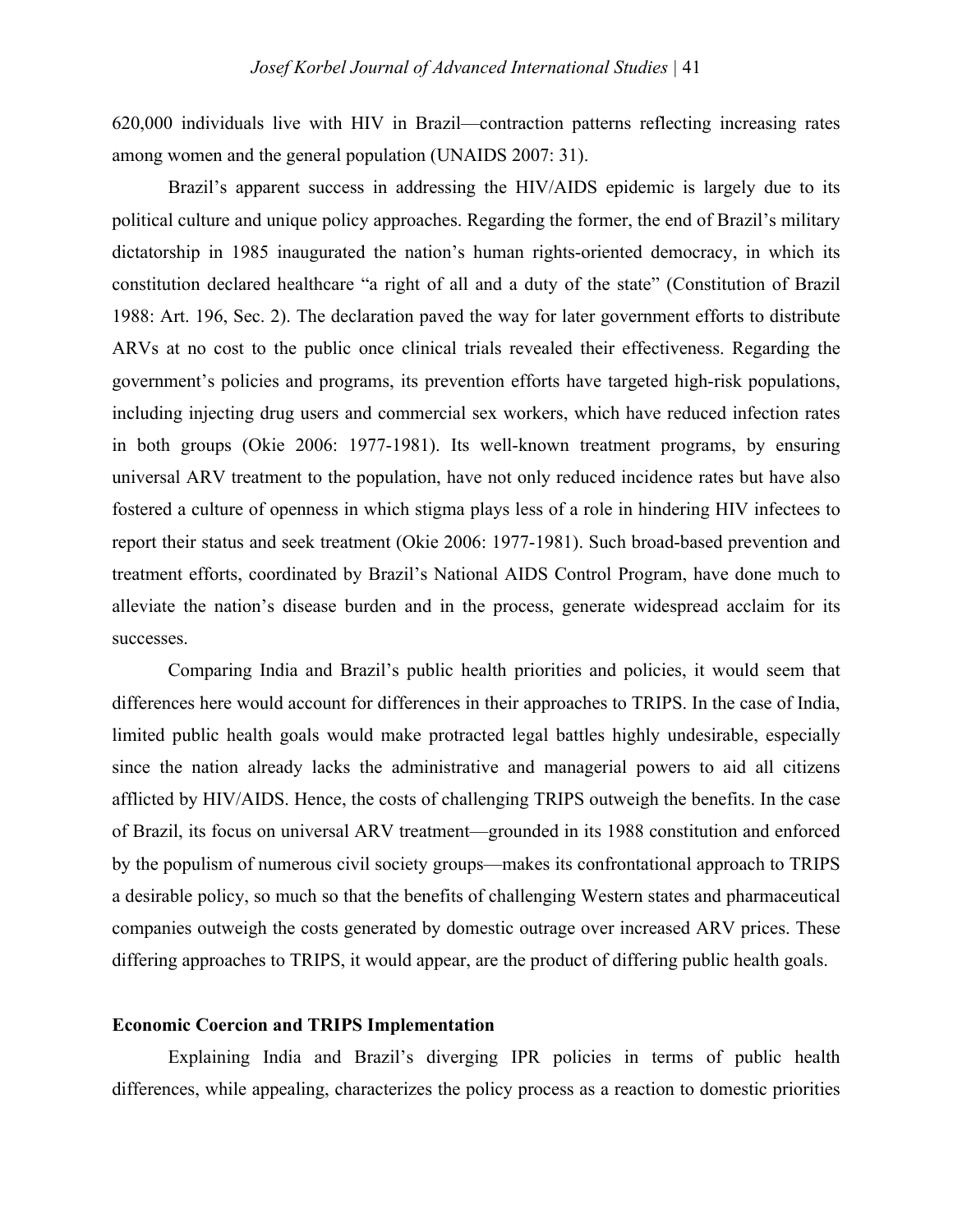only. Yet, India and Brazil's global economic emergence resulted in greater attention from Western nations, whose economic interests were increasingly affected by the decisions of non-Western states. Thus, a more useful question may be as follows: What about India and Brazil's respective policy processes—as they relate to international actors—has structured their distinct approaches to TRIPS?

Upon examining India and Brazil's IPR policies, one arrives at the following conclusion: India's gradual adoption of TRIPS insulated it from economic coercion by Western states, whereas Brazil's rapid adoption limited its previous policy options, thus forcing it to use compulsory licensing to reclaim its autonomy over IPR policies. Susan Sell acknowledges this outcome when arguing, "The link between U.S. power and the move toward the market by developing countries is the U.S. ability to exploit the vulnerability of targeted states" (Sell 1995: 322). In her analysis, she notes that access to U.S. markets is not only appealing but, in many cases, necessary to the sustainability of targeted economics. The threat of trade retaliation under Section 301 of the 1974 U.S. Trade Act is thus a powerful tool to coerce LDCs to, at minimum, provide the United States with equal access to their markets (Grier 2005; Sell 1995: 322-323). How nations respond to such coercion ultimately shapes which previous policy options they give up and which new policy options they must pursue. Observing India and Brazil's typical reactions to economic coercion, their particular reactions to TRIPS implementation, and examples of patent cases on which there are rulings, one can see just how TRIPS implementation affected these nations' strategic options.

#### **India: Policy Delay and Strategic Cooperation**

With greater integration into the global economy comes the expectation to behave according to the norms of the international system. India learned this lesson all too well in its dealings with the West, particularly the United States. Following independence in 1947, India under the leadership of Prime Minister Jawaharlal Nehru and Planning Minister P.C. Mahalanobis adopted a planned mixed economy in which expansion of the public sector and regular state intervention into the private sector served the purposes of limiting India's dependence on imports of foreign capital and exports of commodities and textiles. The protectionist measures that were subsequently implemented came to dominate Indian economic thinking well until the 1980s, when the country's persistent trade deficit motivated a series of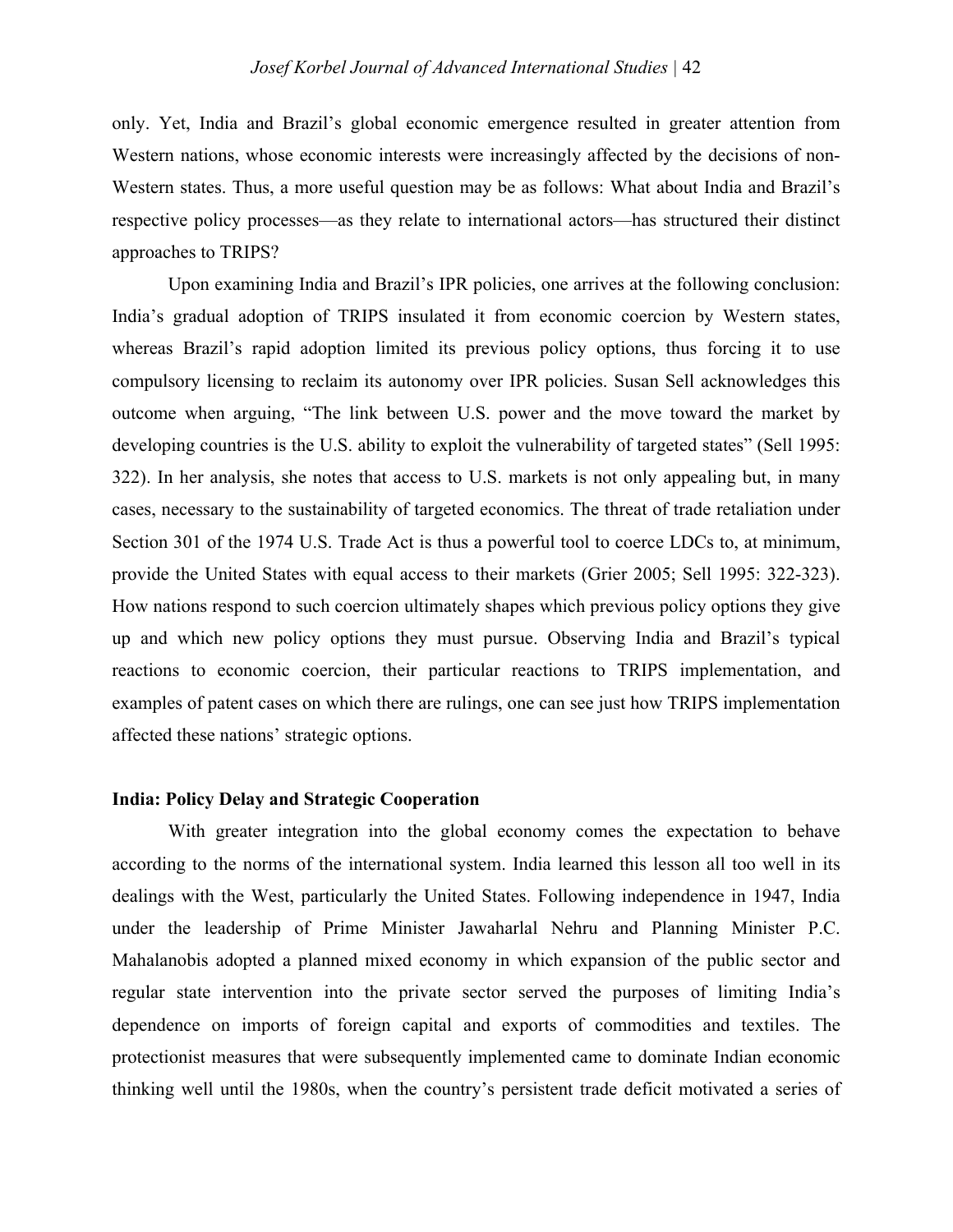reforms, first by Indira and Rajiv Gandhi and later by Narasimha Rao (Currie 1996: 793-796). Prior to these reforms, however, India's economic fate was of little consequence to the West, especially from the 1960s onward, when India began developing closer economic ties with the Soviet Union (Martin and Kronstadt 2007: 1). Though true that India's initial testing of nuclear weapons in 1974 troubled U.S. policymakers, its nuclear capability drew no overt retaliation from the West, nor did it lead to India's isolation internationally. U.S. interest in and influence over India's economic policies, then, can be traced to the mid-1980s. Indira Gandhi's acceptance of roughly US\$3.6 billion in loans from the International Monetary Fund (IMF)—and with it, the expectation of relaxed licensing controls and import restrictions—introduced India to the Washington Consensus. The World Bank and IMF asked much less from India in the way of institutional reforms than it did of many other nations; however, their increased involvement with India, coupled with India's initial economic reform package and subsequent push toward greater economic liberalization, invited greater scrutiny by the West of Indian policies. In the years since, such scrutiny has been particularly focused on India's IPR standards, which have made India the target of Western economic pressure.

A clear example of India succumbing to economic pressure was its initial acquiescence to implementation of the TRIPS Agreement, though it had strong reservations. At the time, India counted the United States as its largest trading partner, depended on it for assistance grants, and was also indebted to the IMF, in which the United States exercised tremendous influence. In the late 1980s, a debt crisis hit the nation, providing the United States with an ideal opportunity to force India's hand in the TRIPS matter. Leveraging its ties to the Indian economy, the United States threatened to halt financial assistance to the nation, going so far as to impose duties on Indian pharmaceutical exports that amounted to US\$60 million in losses for Indian companies (Bird 2006:10). India, though facing domestic lobbying groups opposed to TRIPS, ultimately agreed to its provisions in order to relieve U.S. economic pressures, which it judged to be of greater importance.

When implementing TRIPS, however, India took a very gradual approach. As Robert Bird observes, "India [progressed] toward compliance at the slowest pace possible that [avoided] sanctions" (Bird 2006:22). This pace was characterized by three sets of amendments to India's 1970 Patents Act, all of which brought India's domestic laws into compliance with the TRIPS provisions. Such gradualism, contrary to some analyses, was in fact quite rational given the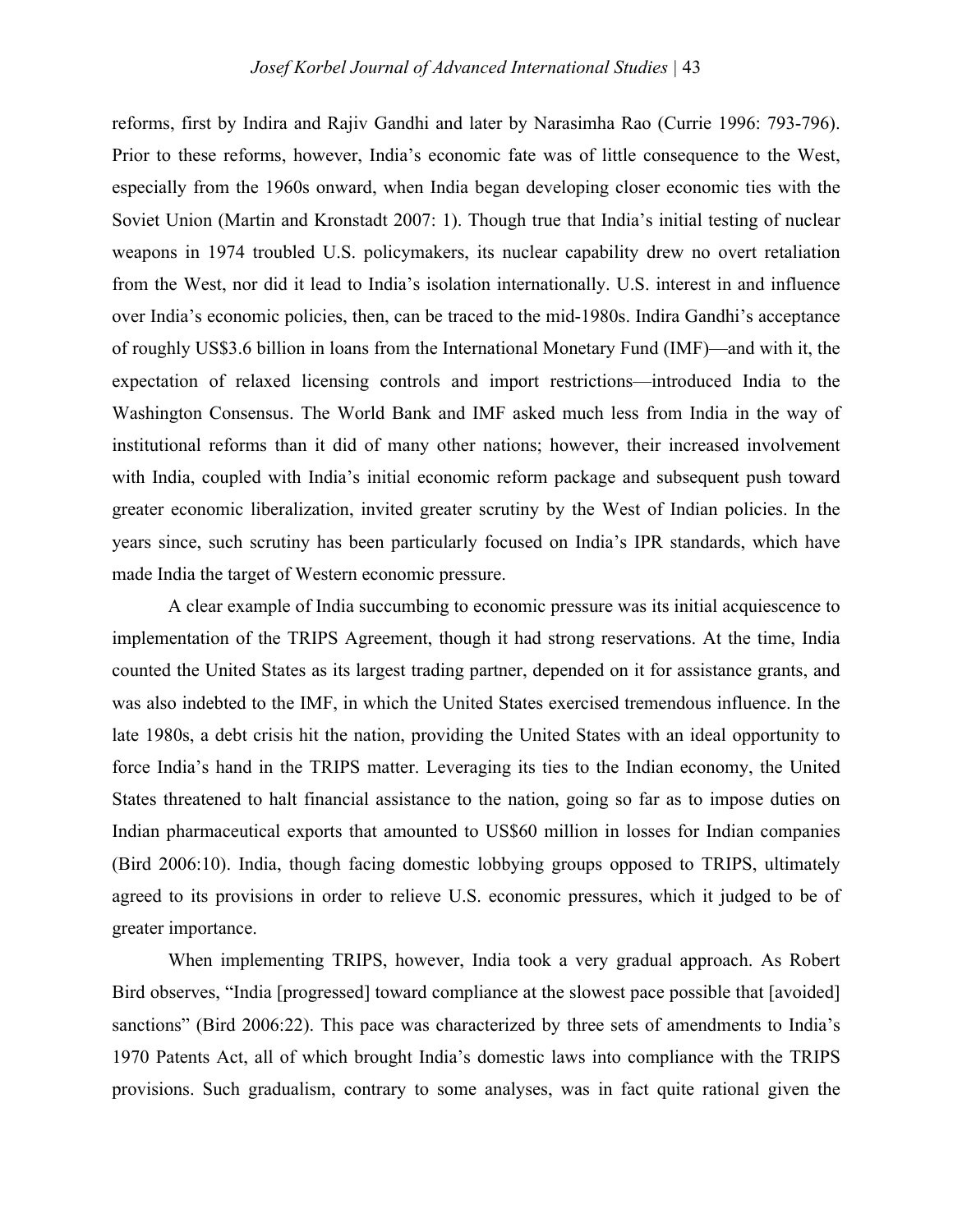economic and political changes introduced by TRIPS compliance. First, price increases on drugs due to patent protections increased the prices of local drugs, a move certain to end India's ability to provide for nearly the nation's entire domestic drug supply (Musungu and Oh 2006: 16-18). Second, product patents prevented Indian manufacturers from reverse engineering pharmaceuticals and developing them through alternate processes. Without reverse engineering, India's generic manufacturing sector could not provide affordable drugs for export to LDCs, nor could it create products as innovative as Cipla's triple-combination therapy Triomune, the first drug of its kind in the world (Musungu and Oh 2006: 18-19). As both measures undermined India's IPR stance to "make patents work for the nation," any approach that limited the effects of these policy changes was warranted in the minds of Indian policymakers.

India's overarching policy approach, then, was one of gradual implementation of TRIPS, what Bird terms the "delay cycle": act only when U.S. pressure is applied and, even then, satisfy only the "bear minimum necessary to avoid economic sanctions" (Bird 2006: 24-26). After failure of the Indian Parliament to enact the president's 1994 ordinance, for example, the United States applied pressure on India to rush its legislative process and enact the first set of amendments to its 1970 legislation. The United States Trade Representative (USTR) placed India on its list of priority watch nations, opened an investigation into India's failure to extend product patents to the pharmaceutical and agricultural fields, and submitted the matter to the WTO Dispute Settlement Body (Bird 2006: 23-24). The sum of these measures led to sanction on India by the body, which set 2 March 1998, as India's deadline for compliance. Amid such pressure, the Indian government still did not amend its legislation until a year later, and even then, the amendment only concerned the mailbox procedure and exclusive marketing rights to patent holders.

The second and third amendments to the Patents Act followed a similar track to the first amendment, taking place only after significant pressure from pharmaceutical companies forced India's hand. In the lead up to the second amendment, pharmaceutical companies requested that the USTR place India on the priority watch list, noting India's continued delay in adopting all TRIPS provisions (Bird 2006: 24-25). Legislation extending patent protection to twenty years was drafted but failed to clear both houses of Parliament. The amendment that was eventually passed in 2002 still fell short of full compliance, especially in the area of product patents, which had yet been included in any piece of legislation. The third amendment attempted to redress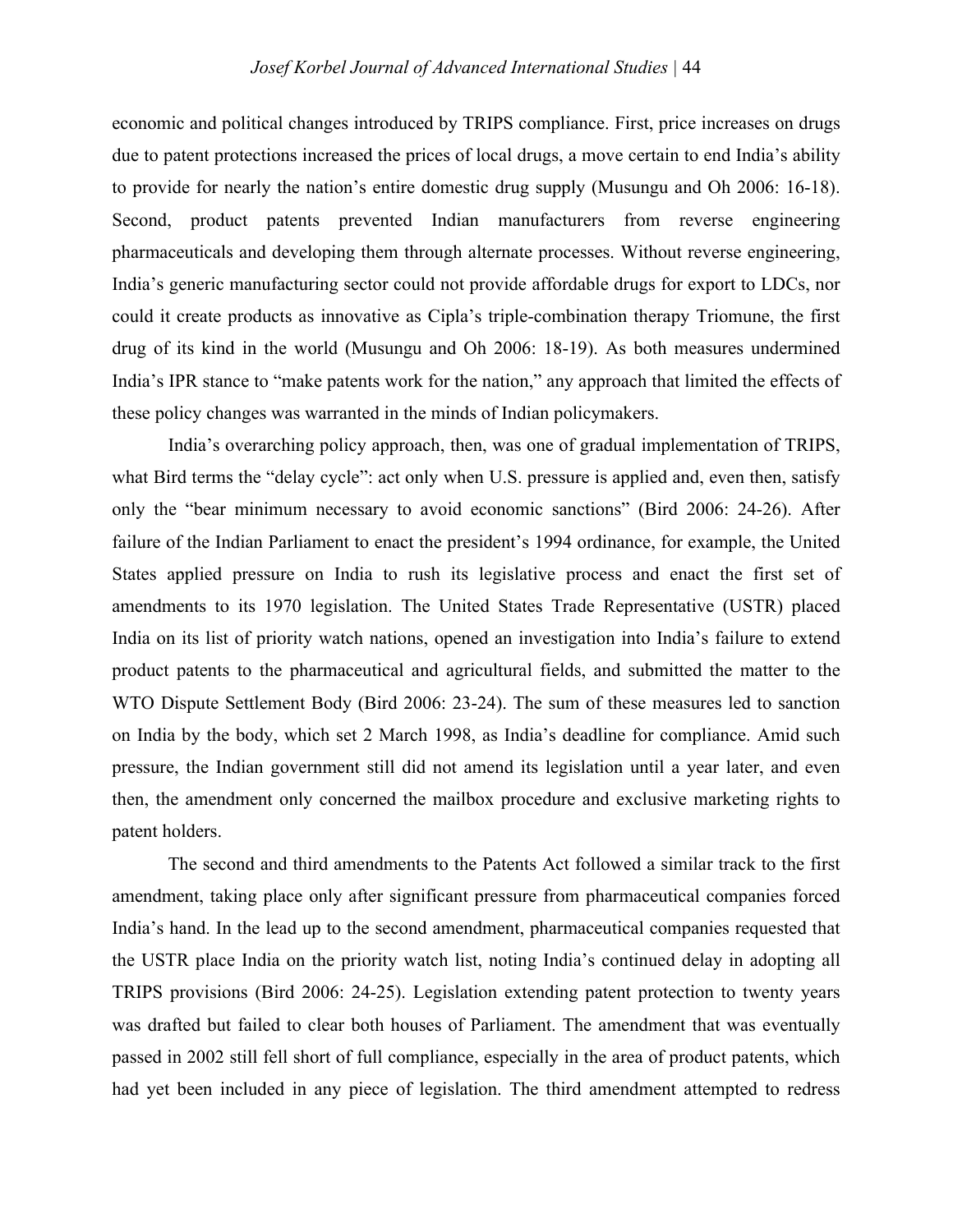these shortcomings by including a product patents regime. However, to the Pharmaceutical Research and Manufacturers of America (PhRMA), India remained far from compliance; PhRMA was "concerned about a number of late amendments to the bill that may bring India into conflict with its minimum international obligations" (PhRMA 2005). Pharmaceutical company opposition aside, it appears unlikely that India will further amend its IPR regime, settling at a point where its level of compliance is to the satisfaction of United States.

The total effect of India's delay cycle was to create enough room for the Indian government to adhere to TRIPS provisions without compromising its national interests on intellectual property. In striking this balance, it enacted measures that preserved its domestic manufacturing edge. One such measure in the 2005 amendment defined the limits of patentable material by restricting *pharmaceutical substance* to "any new entity involving one or more inventive steps" and *new invention* to "any new invention or technology which has not been anticipated by publication in any document or used in the country or elsewhere in the world before the date of filing of patent application" (Ministry of Law and Justice 2005: 2). Such strict definitions give the nation's Patent Office wide latitude in rejecting patent applications it finds guilty of evergreening. The Channai High Court's rejection of Swedish manufacturer Novartis's patent application for Gleevec, a cancer drug, is a case in point. After a year of legal battles, the Court ruled at the end of 2006 that the drug did not constitute a "new and more efficacious version" of its older cancer drug, which was already produced generically in the country (Whalen and Greil 2009; MSF 2006; Mueller 2007: 541-543). Although the decision struck a blow to pharmaceutical companies, it did not motivate countervailing actions from the United States, indicating the generally cooperative light in which Indian IPR actions are viewed.

A second measure permitted Indian manufacturers to continue producing newly patented drugs—and shielded them from patent holder suits—so long as generic production took place before passage of the 2005 amendment and so long as the patent holder was fairly compensated. This measure was in reaction to the mailbox procedure and has been instrumental in securing India's booming generic drug industry. Also supporting India's generics sector was a third measure clarifying instances in which the Indian government or generic firms sought compulsory licenses. More specifically, compulsory licenses were permitted to remedy anti-competitive practices and to export generic drugs to LDCs lacking domestic manufacturing capacity (Musungu and Oh 2006: 22-24). These measures, combined with India's gradual approach to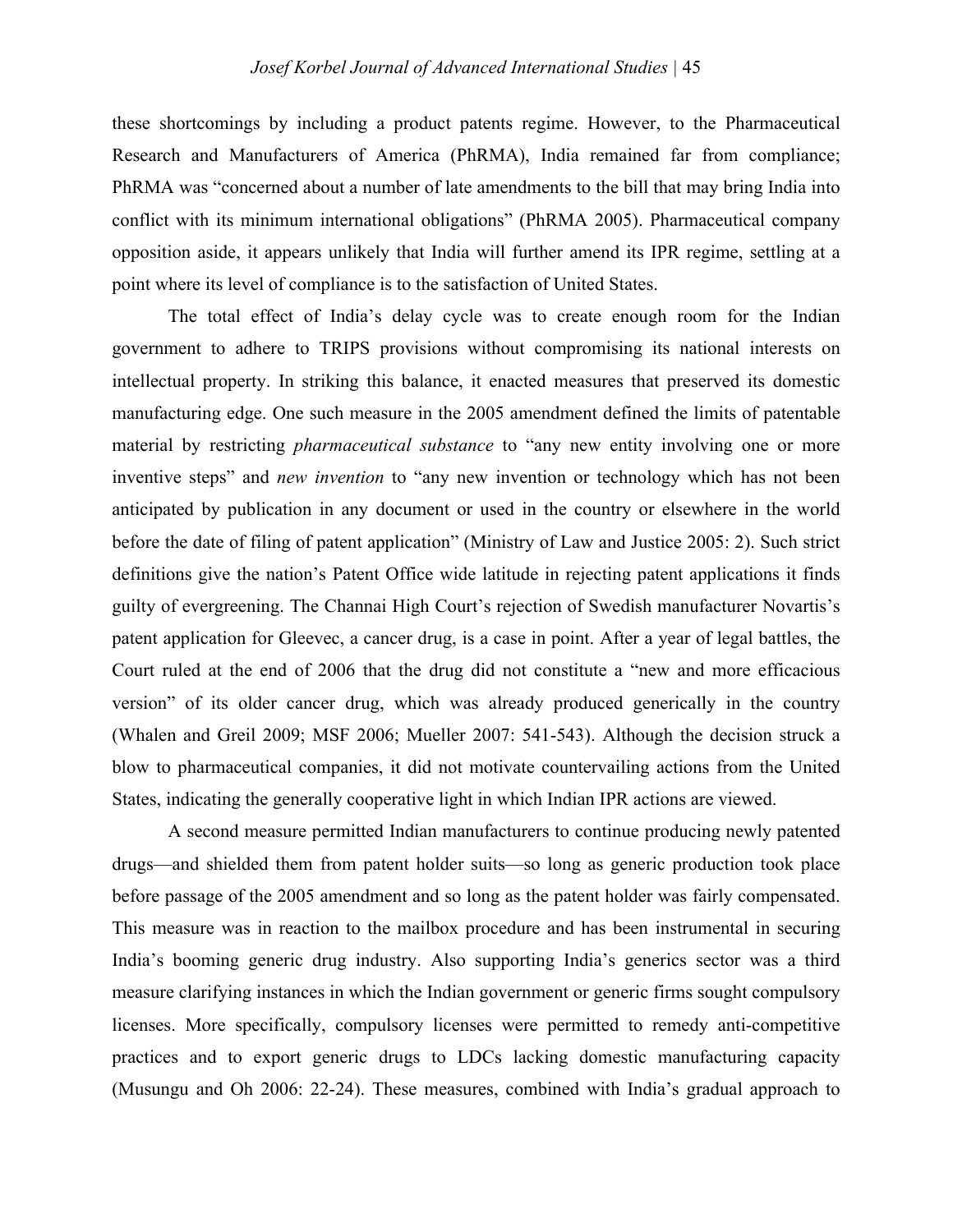TRIPS implementation, allowed for flexible policies that enabled the nation to "protect Indian sovereignty in the face of an aggressive foreign power"—a key national interest (Bird 2006: 25).

#### **Brazil: Policy Liberation and Strategic Competition**

Much like India, Brazil faced economic pressures from the Western world, especially the United States, to amend its IPR policies. The most famous instance of U.S. economic coercion was the 1987 case launched by the Pharmaceutical Manufacturers Association (PMA) to bring the Brazilian government into compliance with global intellectual property standards. The PMA estimated its losses due to Brazilian disregard for IPRs in the hundreds of millions of dollars and subsequently filed a petition with the USTR (Bird 2006: 9). Under Section 301 of the U.S. Trade Act, the United States sanctioned the nation, increasing import duties on key Brazilian products that amounted to \$200 million in trade costs (Bird 2006: 9-10). A year after the imposition of sanctions, the Brazilian government buckled and agreed to initiate changes to its IPR policy.

Under similar economic pressures a decade later, Brazil implemented the full load of TRIPS provisions in a single legislative act. This move significantly hampered its once burgeoning drug manufacturing sector in numerous ways. First, the mailbox provision prevented Brazil from producing new first and second-line ARVs (Coriat, Orsi, and d'Almeida 2006: 1053- 1054). Second, non-use of its domestic manufacturing capacity required the government to look abroad for the latest ARVs, thus necessitating ARV imports, whose legality was still undetermined following the Doha Declaration. Third, lack of IPRs governing pharmaceutical products and processes permitted Brazilian industries to reverse engineer innovator compounds, thereby fueling the government and generic sector's ARV production capabilities (Orsi et al. 2003: 122). Patent protection of these goods, therefore, threatened the competitiveness and sustainability of its drug manufacturing sector. The combined effect of these provisions was to drive up ARV prices, jeopardizing the government's ability to subsidize universal ARV distribution to its population. Furthermore, the TRIPS provisions undermined Brazil's bargaining power with pharmaceutical companies, exacerbating the situation.

 Brazil's diminished capacity to negotiate ARV price reductions was evident in its 2005 agreement with U.S. manufacturer Abbott Laboratories concerning the ARV drug Kaletra. Initially, Brazil found Abbott unwilling to agree on price reductions suitable to its ARV program's needs. As a result, it considered compulsory licensing the drug to break Abbott's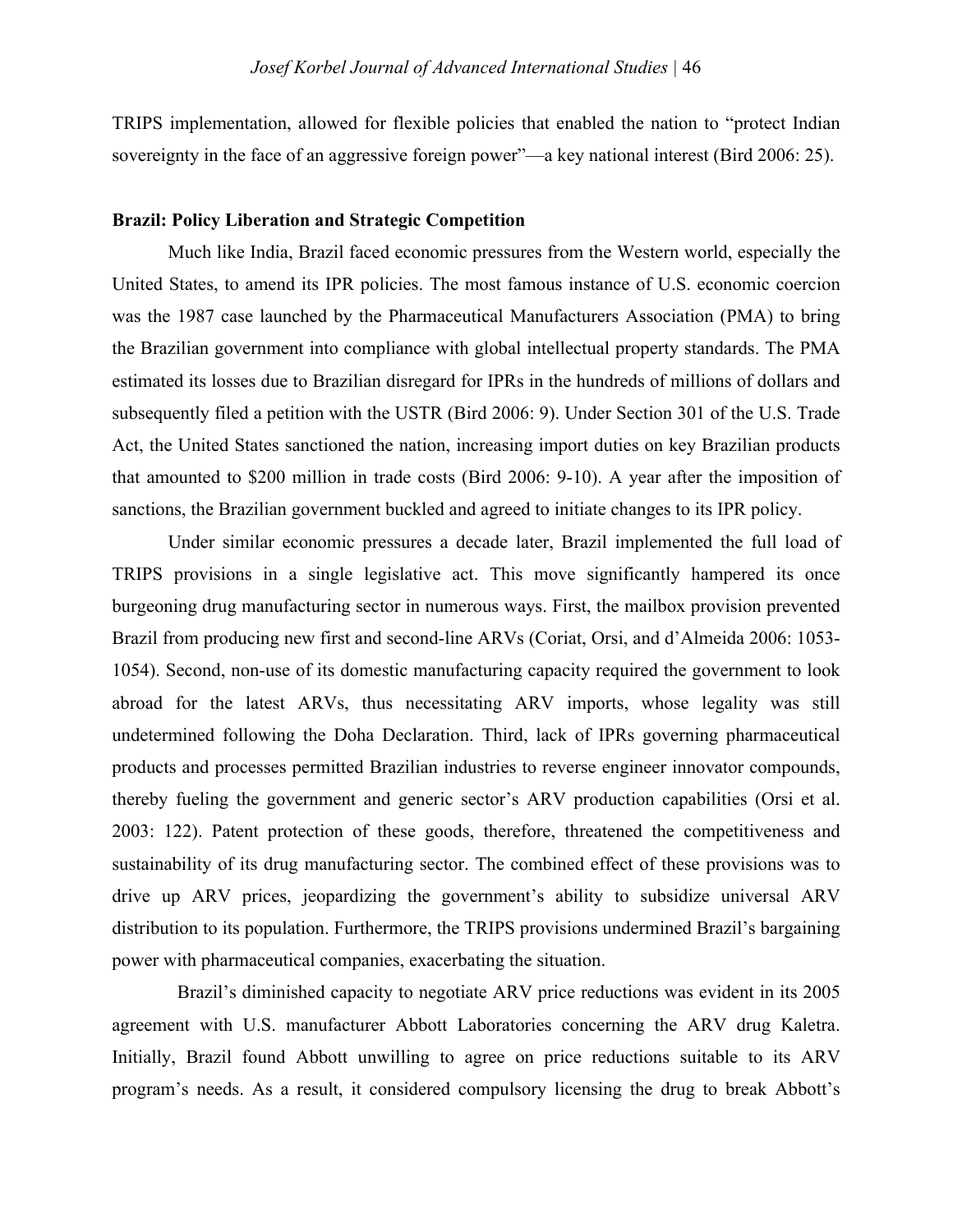patent entirely or, at minimum, force price reductions. Rather than relent, the drug manufacturer dug in and even threatened to pull distribution of the drug in Brazil should the government take such action (Coriat, Orsi, and d'Aleida 2006: 1057-1058). The agreement eventually reached between the two parties proved highly disadvantageous to Brazil: use of TRIPS flexibilities was prohibited, and the price of the drug was fixed for the twenty-year patent period. The agreement showed the extent to which quick adoption of the TRIPS provisions had limited Brazil's policy options and bargaining power in IPR matters.

Left with few choices, the Brazilian government undertook a more hostile approach in order to secure its national interests concerning ARVs. Using the TRIPS flexibility of compulsory licensing, the government began threatening the use of compulsory licenses to motivate price reductions from pharmaceutical companies. Initially, such a strategy was rather successful. Between 2001 and 2003, the mere threat of licensing a patented product to a generic or government-run manufacturer led to large price reductions for certain drugs.<sup>2</sup> The strategy's success, however, was short-lived. Further ARV price reductions after 2003 were marginal and halted abruptly in 2005 when Abbott deemed Brazil's licensing threat hollow and, in turn, negotiated an agreement that proved more favorable to the drug company than to the Brazilian population.

Realizing the growing weakness of its strategy, the Brazilian government altered course, issuing its first compulsory license in 2007 for U.S. manufacturer Merck and Co.'s ARV drug Efavirenz. Before the decision to bypass the patent, Brazil was in negotiations with Merck to lower the price of the drug from \$1.59 to \$0.65 per pill (BBC News 2007). Given the importance of the drug to Brazil's national treatment program—Efavirenz constituted over one-third of ARVs distributed by the government—eventual failure to agree on a price motivated Brazil to license it for generic production (Ford et al. 2007: S26). Following its dispute with Merck, the government rejected U.S. manufacturer Gilead's patent application for Viread in 2008, arguing that the drug was in the public interest and could not be patented (Peer 2008).

Crucial to Brazil's competitive strategy was the credibility of its commitment to muscle concessions from pharmaceutical companies and defy U.S. objections. On one level, this credibility derived from Brazil's overarching commitment to its universal ARV distribution

 $\frac{1}{2}$ <sup>2</sup> Seventy-three percent reduction in price for Efavirenz, 56 percent for Lopinavir/Ritonavir, and 74 percent for Nelfinavir (Ford et al. 2007: S24-S25).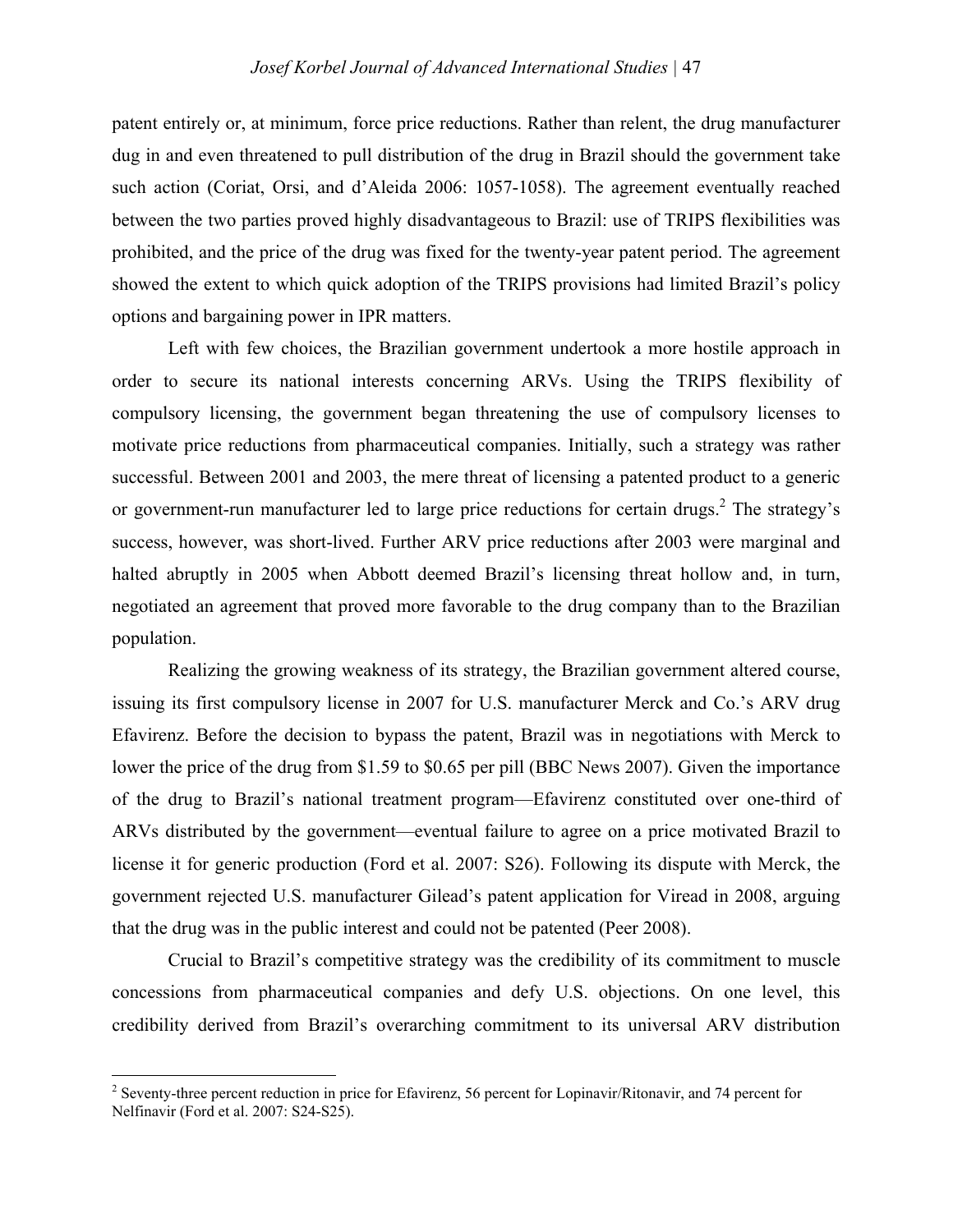program. Orsi et al. suggest that the program "provided unambiguous elements for dealing with key issues in the country's political economy" (Orsi et al. 2003: 131). One key element was the favoritism shown by the government to local drug manufacturers, evidenced by Brazil's history of weak IPRs. On another level, Brazil's resilience to U.S. economic coercion—once a powerful tool for influencing its policy—increased the government's leverage against pharmaceutical companies. In 2001, the United States filed suit against Brazil through the WTO, and over the last several years it has been on the USTR's watch and priority watch lists (Crossette 2001; USTR 2007). Even so, the government remained committed to its ARV distribution policy, thus increasing its bargaining power with pharmaceutical companies fearful that U.S. pressure would be ineffective. Although its 1996 legislation limited its policy options, Brazil has since carved out policy space by pursuing a competitive strategy backed by a credible commitment to compulsory licensing.

#### **Conclusion**

India and Brazil's differing approaches to TRIPS implementation demonstrate states' varied responses to U.S. economic coercion and the subsequent policy options that are available to them. India's delay cycle allowed the government to adopt TRIPS provisions in a manner that preserved India's national interests—including its generic drug industry—while satisfying Western demands. Alternatively, Brazil's quick implementation hampered its public health goals, thus necessitating its use of compulsory licensing to liberate its policy decisions from TRIPS restrictions. In both cases, the amount of policy space provided by each country's implementation strategy shaped its dominant approach to TRIPS adherence: cooperation by India and competition by Brazil.

Implementation of TRIPS provisions is generally a complicated and controversial process. Numerous other countries are dealing with pharmaceutical-related IPR issues now and face similar pressures, whether economic or political, from Western nations and pharmaceutical companies. Although India and Brazil present possible strategies for balancing intellectual property laws and public health priorities, their examples are not ideal approaches.

For India, gradual implementation through legislative amendments elicited U.S. objections on multiple occasions. Although India ultimately resisted the tide of American pressure and, as a result, protected its generic pharmaceutical industry, it benefitted from unique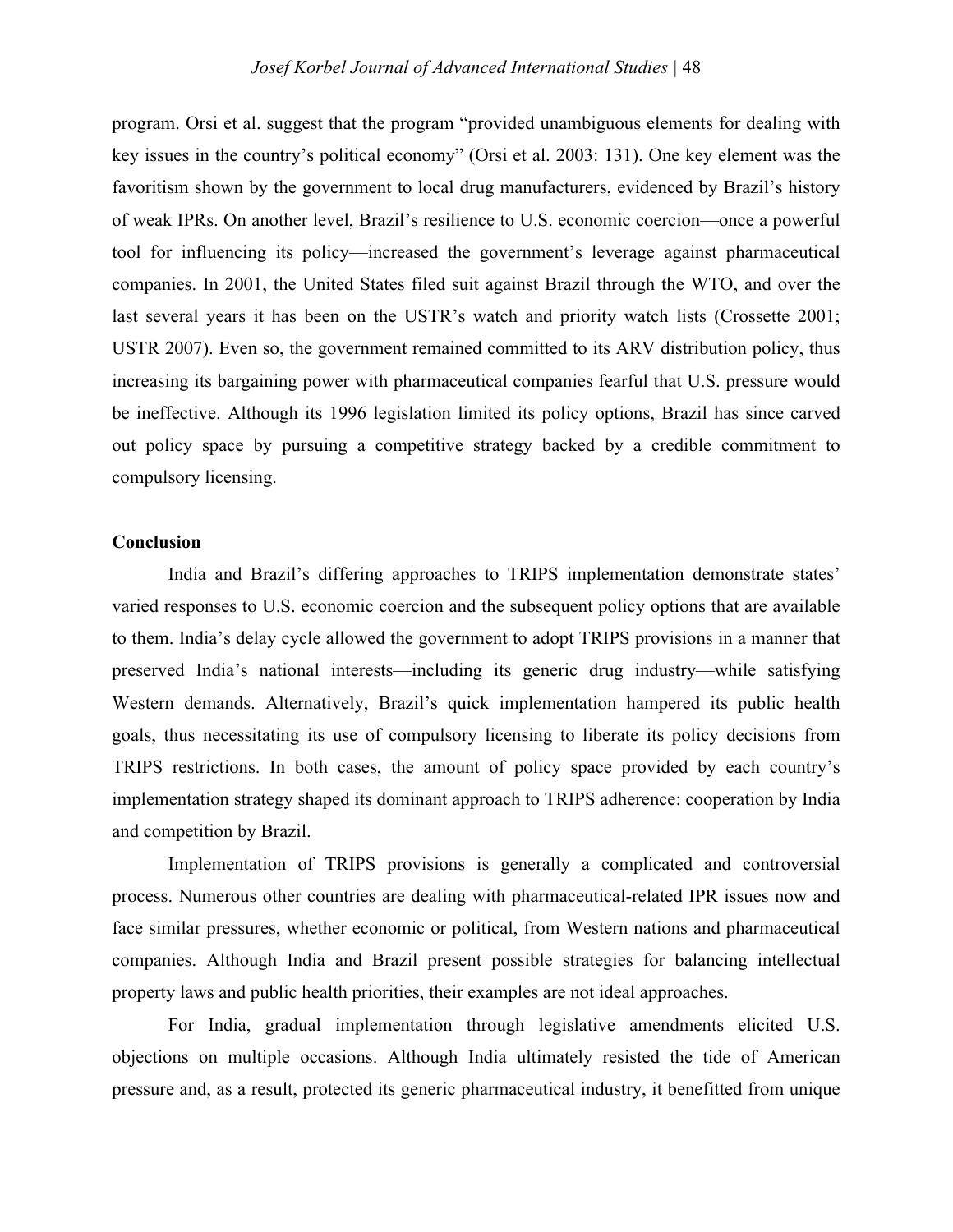circumstances. First, U.S.-India relations are largely tied to noneconomic matters—nuclear weapons and regional security being the most obvious. Therefore, U.S. pressure on India over TRIPS implementation was more symbolic than substantive; the United States refused to carry out sanctions on par with its late 1980s threats for fear of jeopardizing other issues in the relationship. Second, India's extensive bureaucratic process—tied to its identity as the largest democracy in the world—provided it with political cover against American pressure. As often as the United States complained about India's lagging implementation, it was unable to make more trenchant criticisms for fear of decrying the Indian legislative process itself. Such a criticism would undermine American rhetoric concerning the merits of democratic institutions. Thus, the U.S. position on Indian implementation of TRIPS took an increasingly soft tone, eventually settling on India's 2005 amended laws. Given the unique circumstances in which India found itself, the delay cycle was a reasonable policy approach. For other nations in the developing world, however, the delay cycle is unlikely to take a similar course; many LDCs lack bargaining items—like nuclear weapons or democratic institutions—with which to motivate concessions from the United States.

For Brazil, its use of compulsory licensing, though successful, is not sustainable. Of primary concern are the rising costs of ARV procurement. According to Orsi et al., as of 2003, Brazil spent 62 percent of its total ARV procurement budget on patented drugs (Orsi et al. 2003: 129). This figure will increase as current ARV prices rise and newly invented ARVs with patent protection enter the market. In other words, Brazil's policy of universal ARV access is outpacing its generic pharmaceutical industry, which faces obsolescence due to patent laws that preclude it from copying and distributing new drugs.

Of secondary importance is the Brazilian Health Ministry's long-term response to ARV procurement. In particular, if Brazil's commitment to licensing is ever undermined or foreign nations' ARV exports ever limited, then its current strategy represents nothing more than a "temporary window of opportunity" (Orsi et al. 2003: 129). Compulsory licensing is only successful when states' commitment to obtaining the license is credible in the eyes of pharmaceutical companies. Should Brazil ever back out of the process or lack the resources to complete it, its credibility would be lost, inviting a host of legal challenges from firms, such as Merck and Roche, seeking patent protection for their inventions. Additionally, should new laws or unforeseen circumstances in India or China ever limit their ARV exports to Brazil, then the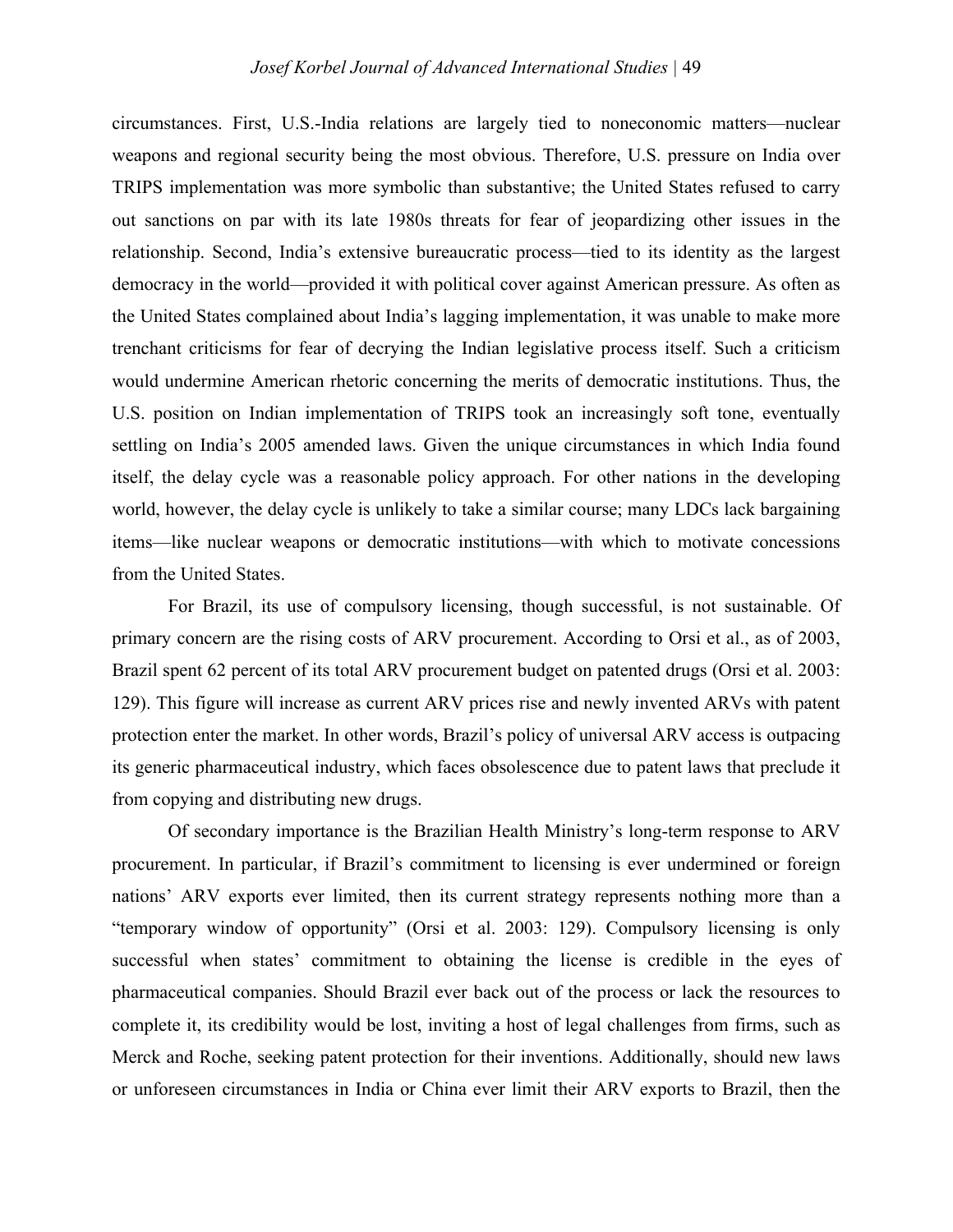Ministry of Health would lack the means to provide universal ARV access to its population. The Brazilian strategy, therefore, provides a temporary solution that few LDCs can emulate, let only sustain.

#### **A Framework for Global Health Policy**

Given such limitations, LDCs should pursue a two-track policy focused on the adoption of international IPRs and commercialization of scientific research. At the moment, little attention is paid to the positive effects of IPRs on LDC economies. As much as IPRs incentivize corporate research and innovation, they also spur private sector research in emerging markets. According to Bruce Lehman, "The continuing lack of patent protection for pharmaceutical products makes it very difficult to establish research-based industries in most developing countries" (Lehman 2003).

Upon developing stable research-based industries, LDCs should use international IPRs for their own gain by patenting their inventions in Western nations. Such commercialization would preserve LDCs' scientific advances—and the returns from them–while generating private sector competition without state intervention. Evidence of this approach is found in India's Council for Scientific and Industrial Research (CSIR), where useful inventions are patented in both India and larger markets like the United States (Lehman 2003). Thus, for LDCs, reform of IPRs and engagement in scientific research may curry favor with DCs as well as generate benefits for their own economies.

LDCs aside, pharmaceutical companies also play a pivotal role in TRIPS implementation and enforcement. Their efforts have hitherto focused on reporting or challenging LDC actions found in violation of the TRIPS provisions. Their energies, however, should be redirected toward more cooperative ventures with LDCs. The African Comprehensive HIV/AIDS Partnerships (ACHAP) is a case in point. Created in 2000, ACHAP is a public-private partnership between Merck, the Bill and Melinda Gates Foundation, and the government of Botswana to support care, treatment, and prevention for HIV/AIDS in Botswana (Ramiah and Reich 2005: 545). In fact, one of its main activities involves support of Botswana's national ARV program. Through ACHAP, Merck made a financial commitment to provide ARVs to Botswana's population, an approach far different from its dealings with Brazil in 2007. Such a partnership, leveraging the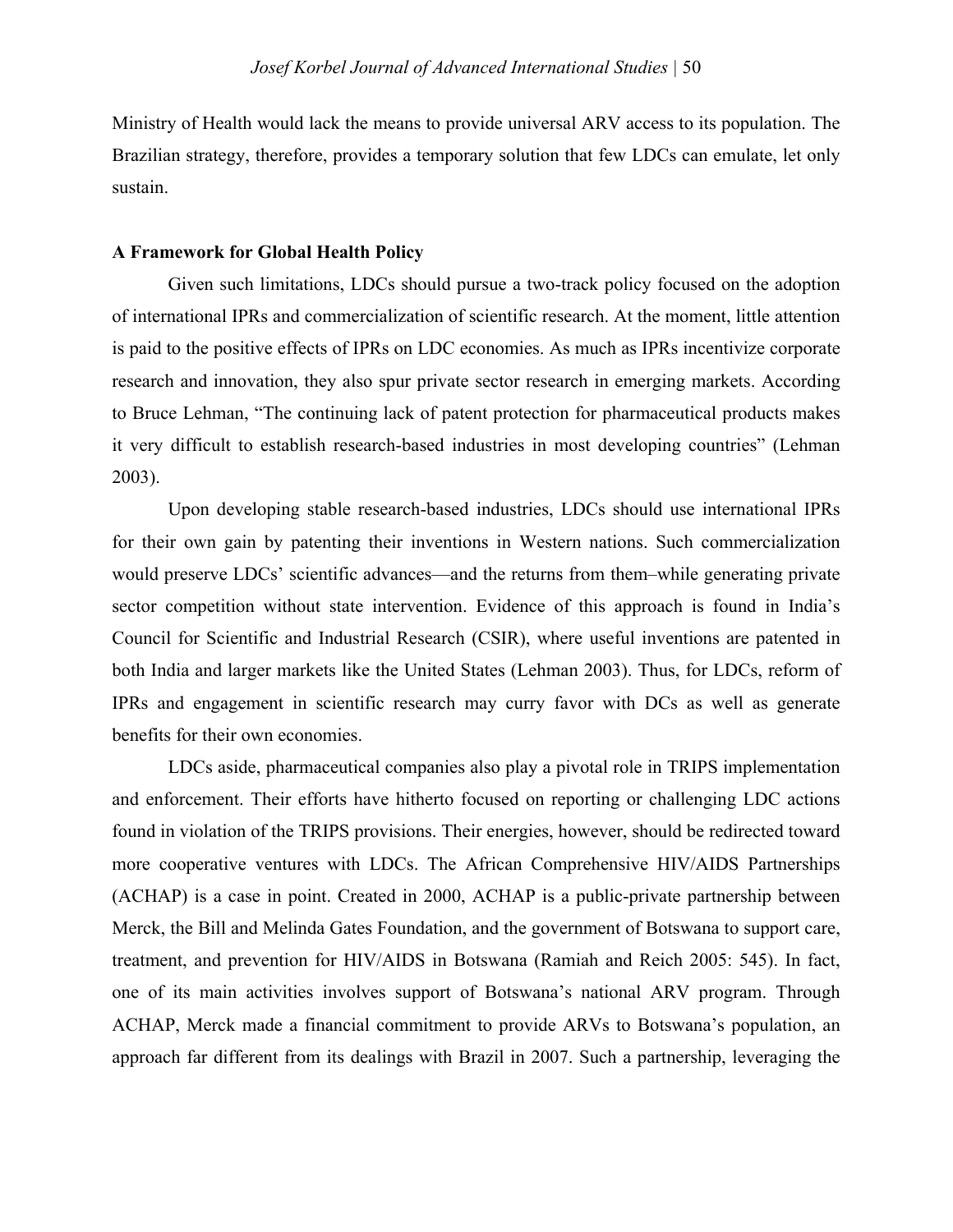resources and expertise of the private sector, exemplifies the importance of pharmaceutical companies to the global HIV/AIDS response.

Initially, one would consider the partnership almost entirely parasitic; LDCs receive ARV donations while pharmaceutical companies lose millions in sales. Yet, these companies actually have much to gain from such partnerships. For example, the publicity generated by legal disputes between LDCs and pharmaceutical companies may negatively affect employee morale. Oxfam International concluded as much when—in reference to pharmaceutical companies' resistance to South Africa's production of generic ARVs in 2001—it found that the "issue of access to medicines in poor countries has proved a real reputation risk, threatening investor confidence and employee morale" (Bluestone, Heaton, and Lewis 2002: 10). Scientists developing new ARV treatments, it is argued, care to know that their breakthroughs are aiding populations in underserved regions. Therefore, public-private partnerships are advantageous to pharmaceutical companies from a personnel standpoint: they boost employee morale by linking scientific breakthroughs to philanthropic activities. Joyce Meng, CEO of Givology, observes that such partnerships, by utilizing private firm resources for social objectives, may acquire competitive advantages which, among other things, includes "boosting employee morale" (Meng 2007). As a result, partnerships like ACHAP serve the dual purpose of aiding LDCs' ARV programs and supporting pharmaceutical companies' top talent.

The diverging goals of LDCs and pharmaceutical companies—especially regarding TRIPS implementation and ARVs—oftentimes cloud their judgment on vital public health issues. Thus, the task for policymakers and executives is to identify and exploit areas where synergies exist. For LDCs, that may involve commercialization of scientific research, and for pharmaceutical companies, that may concern public-private partnerships. The examples of India and Brazil demonstrate the limits of economic coercion by Western actors and the lengths to which non-Western states will go to secure their interests. The challenge, therefore, is to fashion policies that can bridge the divide between Western world goals and developing world interests.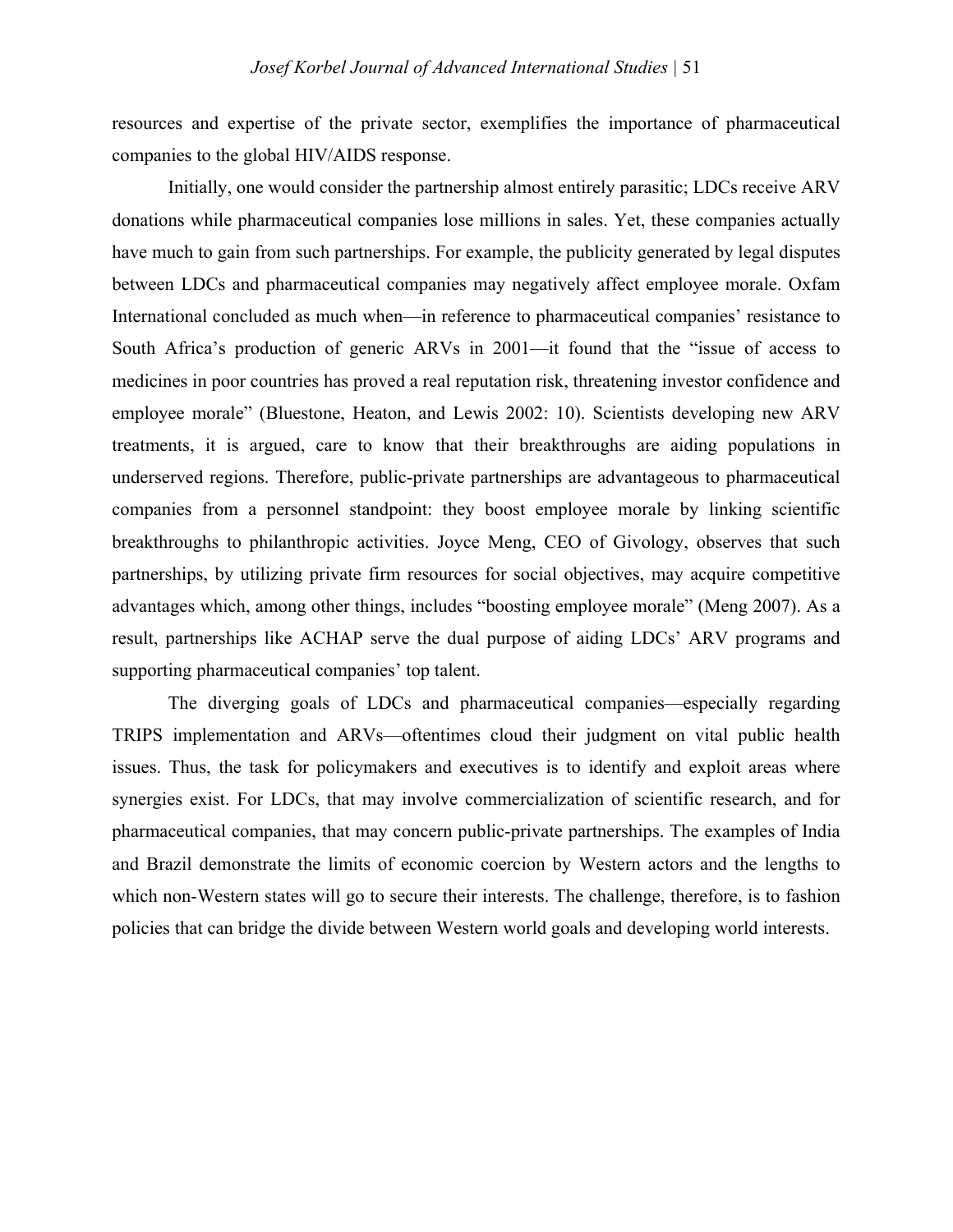



Source: UNAIDS/WHO, *Epidemiological Fact Sheet on HIV/AIDS: India* (Geneva, Switzerland: UNAIDS/WHO, October 2008).



Source: UNAIDS/WHO, *Epidemiological Fact Sheet on HIV/AIDS: India* (Geneva, Switzerland: UNAIDS/WHO, October 2008).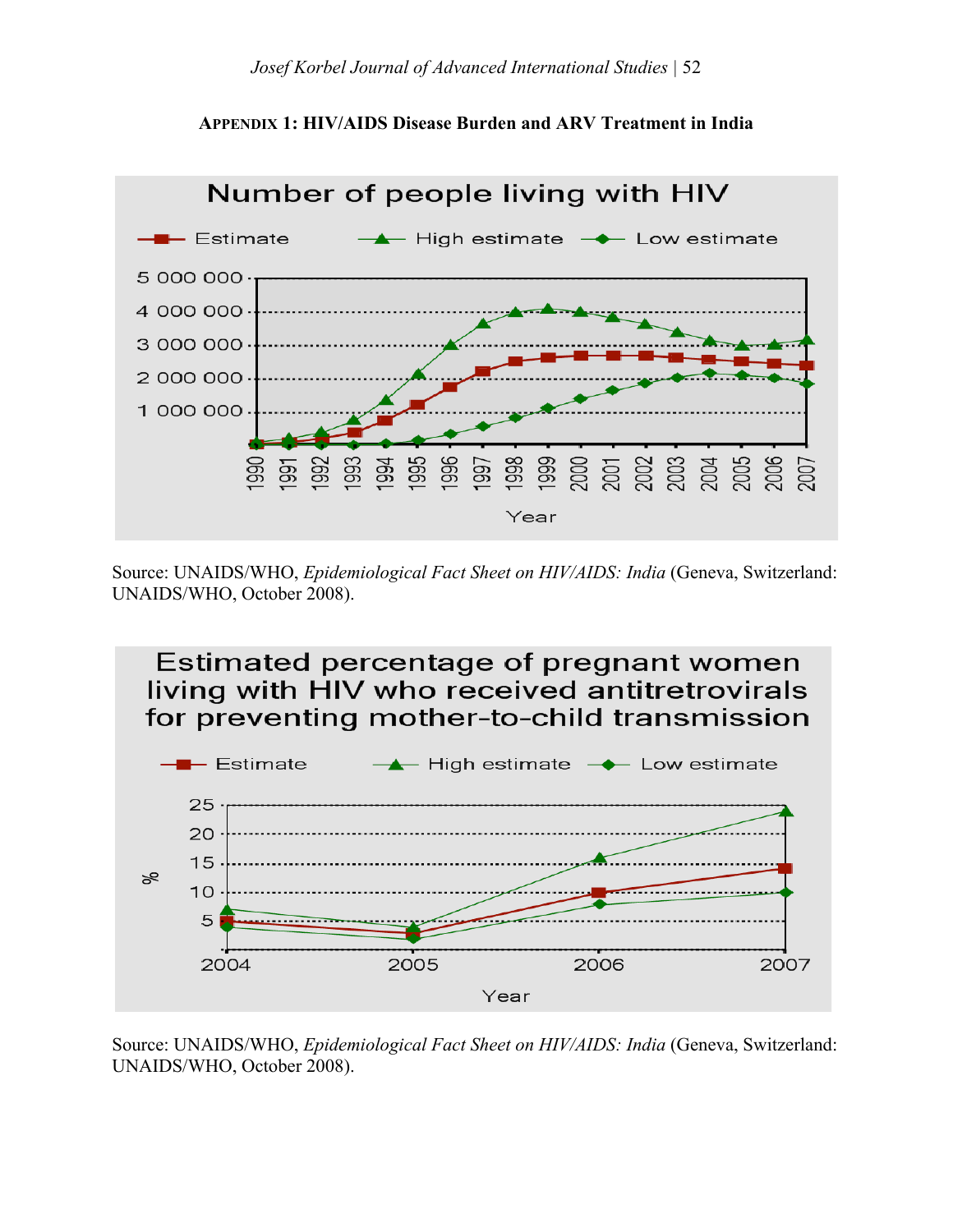



Source: UNAIDS/WHO, *Epidemiological Fact Sheet on HIV/AIDS: Brazil* (Geneva, Switzerland: UNAIDS/WHO, December 2008).



Source: UNAIDS/WHO, *Epidemiological Fact Sheet on HIV/AIDS: Brazil* (Geneva, Switzerland: UNAIDS/WHO, December 2008).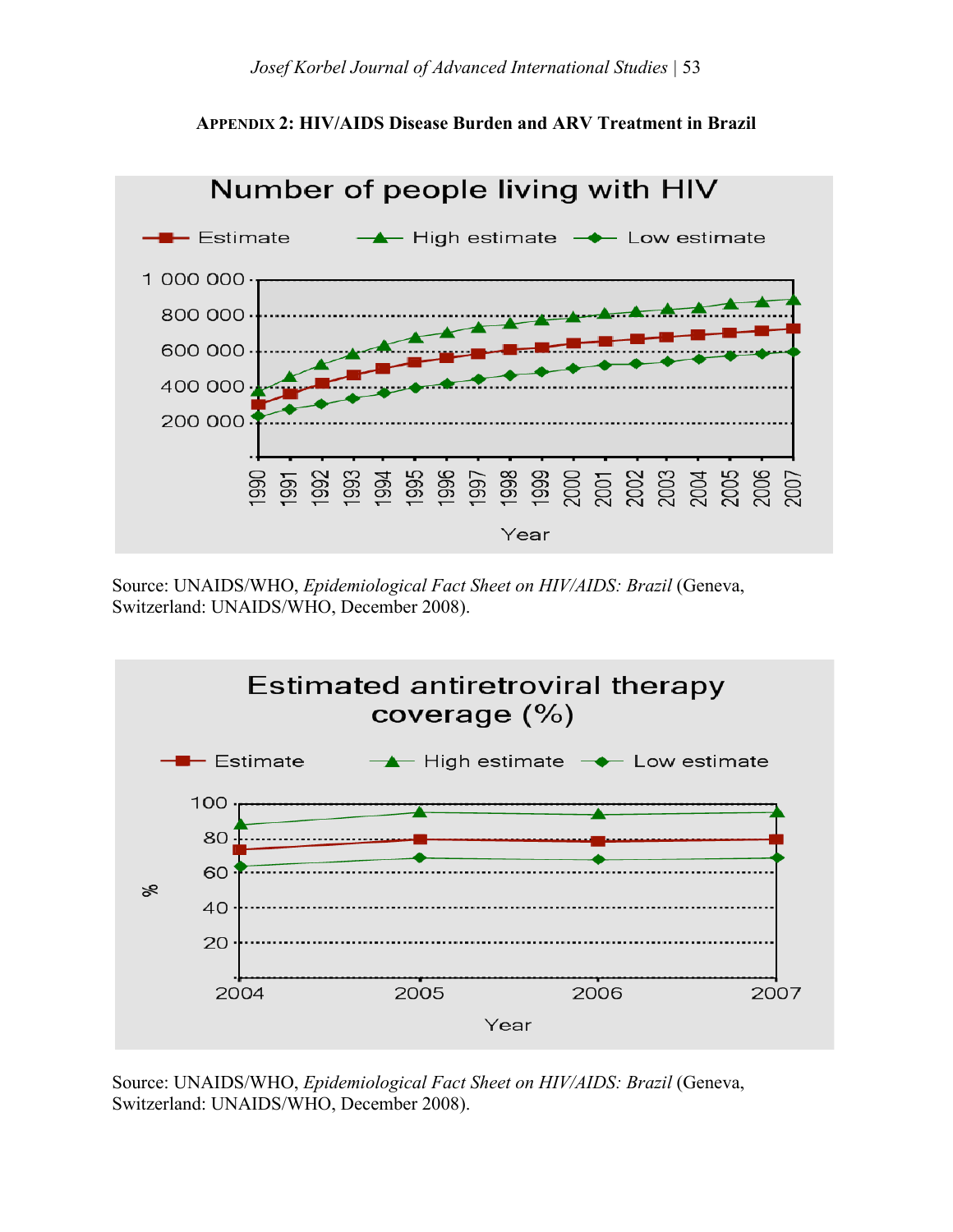#### **References**

Barton, John. 2004. "TRIPS and the Global Pharmaceutical Market." *Health Affairs* 23.3.

- BBC News. 2007. "Brazil to break Aids drug patent." Accessed on 20 November 2009 from http://news.bbc.co.uk/2/hi/americas/6626073.stm.
- Bird, Robert. 2006. "Defining Intellectual Property Rights in the BRIC Economies." *American Business Law Journal*.
- Bluestone, Ken, Annie Heaton, Christopher Lewis. 2002. *Beyond Philanthropy: The Pharmaceutical Industry, Corporate Social Responsibility and the Developing World*." Oxford: Oxfam International.
- Champ, Paul, and Amir Attaran. 2002. "Patent Rights and Local Working Under the WTO TRIPS Agreement: An Analysis of the U.S.- Brazil Patent Dispute." *Yale Journal of International Law* 27.
- Constitution of Brazil. 1988. Accessed on 19 November 2009 from http://www.vbrazil.com/government/laws/titleVIII.html.
- Coriat, Benjamin, Fabienne Orsi, and Cristina d'Almeida. 2006. "TRIPS and the international public health controversies: issues and challenges." *Industrial and Corporate Change* 15.6: 1037.
- Crossette, Barbara. 2001. "U.S. Drops Case Over AIDS Drugs in Brazil." *The New York Times*.
- Cullet, Philippe. 2003. "Patents and medicines: the relatinships between TRIPS and the human right to health." *International Affairs* 79.1: 141.
- Currie, Bob. 1996. "Governance, Democracy and Economic Adjustment in India: Conceptual and Empirical Problems." *Third World Quarterly* 17.4: 787-807.
- Dhavan, Rajeev.2004. "The Patent Controversy." *The Hindu*.
- Da Costa, Mariana Timoteo. 2003. "Brazil's pioneering Aids programme," *BBC News*.
- Drahos, Peter. 1995. "Global Property Rights in Information: The Story of TRIPS at the GATT," *Promotheus* 13.1.
- Ford, Nathan, et. al. 2007. "Sustaining access to antiretroviral therapy in the less-developed world: lessons from Brazil and Thailand." *AIDS* 21: S21-S29.

Galvao, Jane. 2002. "Access to antiretroviral drugs in Brazil," *The Lancet* 360.9348: 1864.

Ganguli, Prabuddha. 1999. "Towards TRIPs compliance in India: The Patents Amendment Act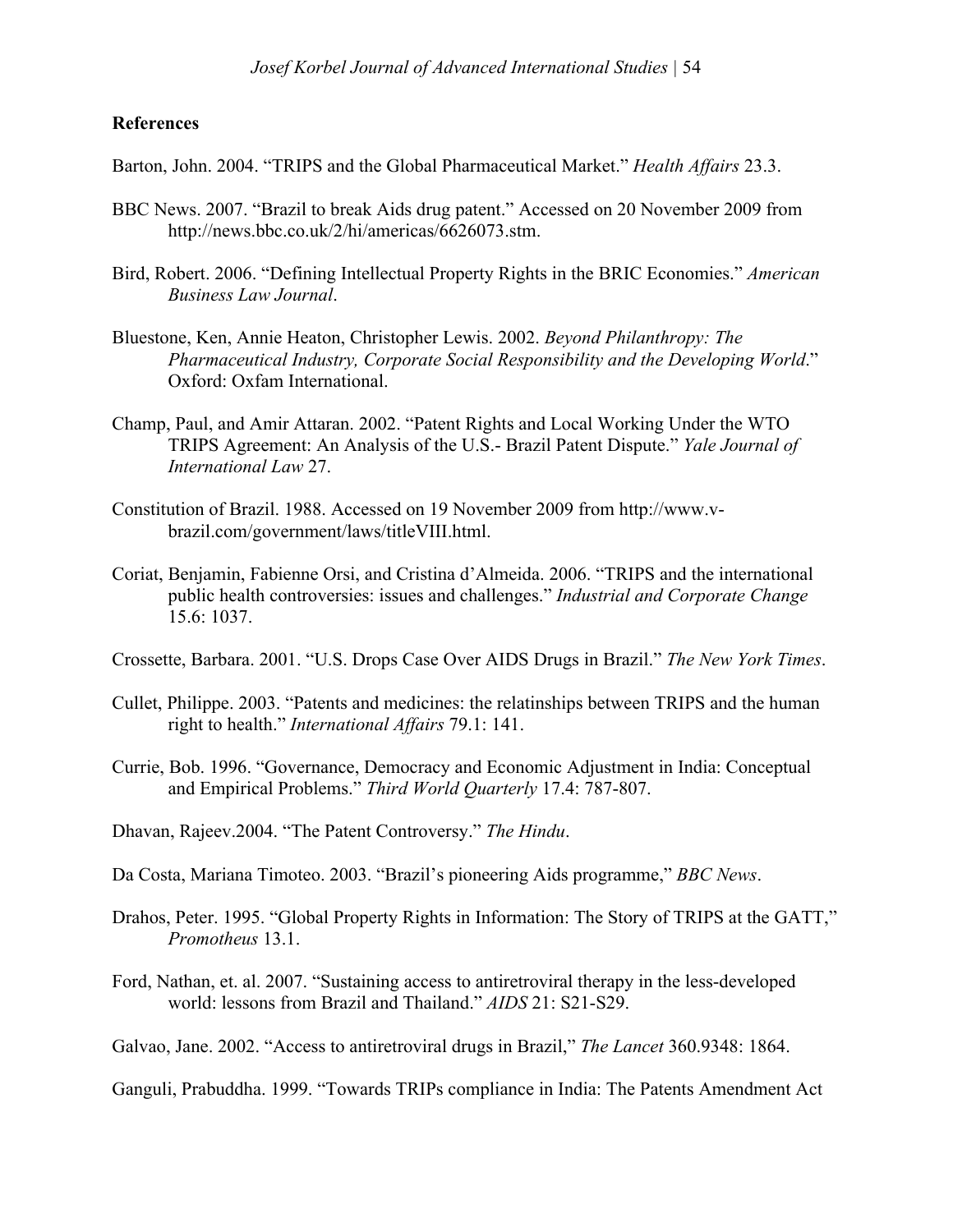1999 and implications." *World Patent Information* 21: 279-281.

- Gentleman, Amelia, and Hari Kumar. 2006. "AIDS drug provokes patent battle in India." *International Herald Tribune*.
- Gilead Sciences. 2006. "Treatment Access: Gilead licenses tenofovir to Indian generic manufacturers." *HIV Treatment Bulletin* 7.10.
- Grier, Jean Heilman. 2005. "Section 301 of the 1974 U.S. Trade Act." U.S. Department of Commerce. Accessed on 19 November 2009 from http://www.osec.doc.gov/ogc/occic/301.html.
- Hoge, Jr., James F. 2004. "A Global Power Shift in the Making: Is the United States Ready?" *Foreign Affairs* 83. 2.
- Hudec, Robert E. 1971. "GATT or GABB? The Future Design of the General Agreement on Tariffs and Trade." *The Yale Law Journal* 80.7.
- Lehman, Bruce. 2003. "The Pharmaceutical Industry and the Patent System," Discussion Paper at Columbia University. Accessed on 2 November 2009 from http://www.earth.columbia.edu/cgsd/documents/lehman.pdf.
- Lohr, Steve. 2002. "Debate on Intellectual Property," *The New York Times*.
- Martin, Michael F., and K. Alan Kronstadt. 2007. *India-U.S. Economic and Trade Relations*. Washington, DC: Congressional Research Service.
- Matthews, Duncan. 2004. "Is History Repeating Itself? The Outcome of Negotiations on Access to Medicines, the HIV/AIDS Pandemic and Intellectual Property Rights in the World Trade Organization." *Law, Social Justice & Global Development* 1.
- Medecines Sans Frontieres. 2006, "As Novartis Challenges India's Patent Law, MSF Warns Access to Medicines is Under Threat," Accessed on 21 November 2009 from http://doctorswithoutborders.org/press/release.cfm?id=1870.
- Meng, Joyce. 2007. "Expanding Global Health Access: A Comparative Analysis of Pharmaceutical Corporate Social Responsibility Initiative." Paper unpublished. 1 July 2011 <http://www.joycemeng.com/writings/globalhealth.pdf>.
- Ministry of Law and Justice, The. Government of India. 1999. "The Patents (Amendment) Act, 1999." *The Gazette of India*. Accessed on 5 October 2009 from http://ipindia.nic.in/ipr/patent/patact\_99.PDF.
- Ministry of Law and Justice, The. Government of India. 2002. "The Patents (Amendment) Act, 2002." *The Gazette of India*. Accessed on 5 October 2009 from http://ipindia.nic.in/ipr/patent/patentg.pdf.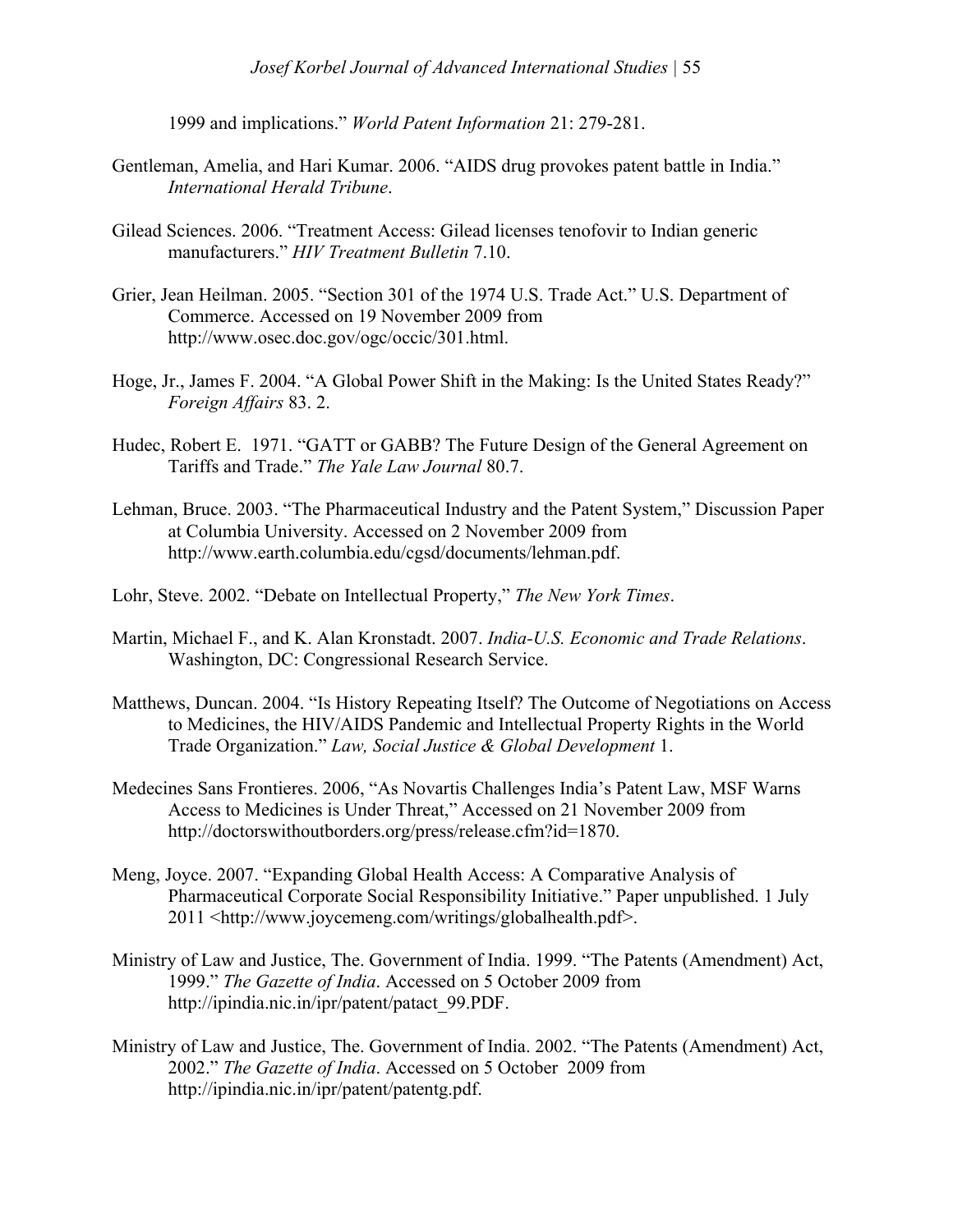- Ministry of Law and Justice, The. Government of India. 2005. "The Patents (Amendment) Act, 2005," *The Gazette of India*. Accessed on 5 October 2009 from http://ipindia.nic.in/ipr/patent/patent\_2005.pdf.
- Mitra, Pramit, Vibhuti Hate, and Teresita Shaffer. 2007. "India: Fitting HIV/AIDS into a Public Health Strategy." A Report of the Task Force on HIV/AIDS at Center for Strategic and International Studies. Accessed on 15 November 2009 from http://csis.org/files/media/csis/pubs/071120 india hivaids public health strategy.pdf.
- Mozumder Sudip, and Erik Nora. 2008. "HIV/AIDS in India." The World Bank. Accessed on 15 October 2009 from http://siteresources.worldbank.org/INTINDIA/Resources/HIV-AIDSbrief-June2005-IN.pdf.
- Mueller, Janice. 2007. "Taking TRIPS to India Novartis, Patent Law, and Access to Medicines." *New England Journal of Medicine* 356.6.
- Musungu, Sisule, and Cecelia Oh. 2006. *The Use of Flexibilities in TRIPS by Developing Countries: Can They Promote Access to Medicines?* Geneva, Switzerland: WHO.
- National AIDS Control Organisation (NACO), "HIV Data." Accessed on 21 November 2009 from http://www.nacoonline.org/Quick\_Links/HIV\_Data/.
- National AIDS Control Organisation (NACO), "HIV Data." Accessed on 21 November 2009 from https://nacoonline.org/Quick\_Links/To\_Read\_More/.
- Neut, Alejandro, and Javier Santiso. 2007. "India and Brazil: The Elephant and the Toucan." *OECD Emerging Markets Network Working Paper*.
- Oh, Cecelia. 2000. "TRIPS and Pharmaceuticals: A case of corporate profits over public health," Third World Network. Accessed on 15 November 2009 from http://www.twnside.org.sg/title/twr120a.htm.
- Okie, Susan. 2006. "Fighting HIV Lessons from Brazil." *New England Journal of Medicine* 354.19.
- Orsi, Fabienne, et al. 2003. "Intellectual Property Rights, Anti-AIDS Policy and Generic Drugs: Lessons from the Brazilian Public Health Program." In *Economics of AIDS and Access to HIV/AIDS Care in Developing Countries: Issues and Challenges*. Paris, France: ANRS.
- Osewew, Paul L., Yvonne K. Nkrumah, and Emmanuel Sackey. 2008. *Improving Access to HIV/AIDS Medicines in Africa: Assessment of Trade-Related Aspects Intellectual Property Rights Flexibilities Utilization*. Washington, DC: World Bank Publications.
- Oxfam International. 2006. "Rich countries betraying their obligations to help poor countries protect public health." Accessed on 15 November 2009 from http://www.oxfam.org/en/news/pressreleases2006/pr061114\_doha.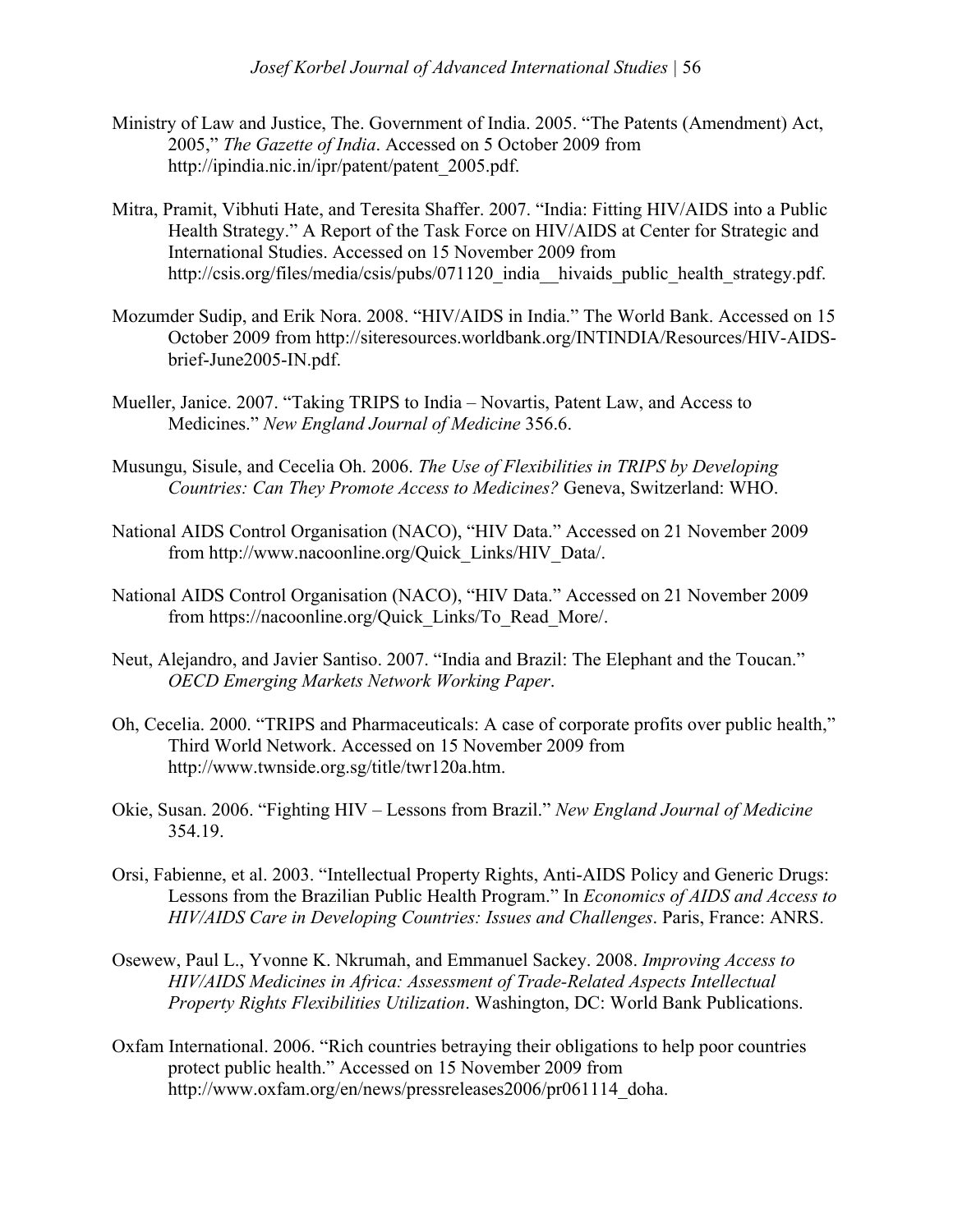- The Patents Act, 1970. Accessed on 8 October 2009 from http://ipindia.nic.in/ipr/patent/patAct1970-3-99.html#chap1.
- Peer, Melinda. 2008. "Patients Over Patents, Says Brazil Health Ministry." *Forbes*.
- Pharmaceutical Research and Manufacturers of America (PhRMA). 2005. "Press Releases." Accessed on 15 November 2009 from http://www.phrma.org/whoweare/.
- Ramiah, Ilavenil, and Michael Reich. 2005. "Public-Private Partnerships And Antiretroviral Drugs For HIV/AIDS: Lessons from Botswana." *Health Affairs* 24.2.
- Rangnekar, Dwijen.2006. "No Pills for Poor People? Understanding the Disembowelment of India's Patent Regime." *Economic and Political Weekly* 41.5.
- Reichman, Jerome H. 1998. "Securing Compliance with the TRIPS Agreement after *US v India*." *Journal of International Economic Law* 1.4: 585-601.
- Sell, Susan. 1995. "Intellectual Property Protection and Antitrust in the Developing World: Crisis, Coercion, and Trust." *International Organization* 49.2.
- Singh, Khomba., 2009. "US' Gilead appeals against patent rejection of AIDS drug Viread," *The Economic Times*.
- Smith, Richard D., Carlos Correa, and Cecelia Oh. 2009. "Trade, TRIPS, and pharmaceuticals." *Lancet* 373: 685-686.
- 't Hoen, Ellen. 2002. "TRIPS, Pharmaceutical Patents, and Access to Essential Medicines: A Long Way From Seattle to Doha." *Chicago Journal of International Law* 3.27.
- Joint UN Programme on HIV/AIDS (UNAIDS). 2007. *AIDS Epidemic Update*. Geneva, Switzerland: UNAIDS and WHO, December 2007.
- Joint UN Programme on HIV/AIDS (UNAIDS) and the World Health Organization (WHO). 2008. *Epidemiological Fact Sheet on HIV/AIDS: Brazil*. Geneva, Switzerland: UNAIDS/WHO.
- Office of the U.S. Trade Representative (USTR). 2007. "Watch List." Accessed on 20 November 2009 from http://www.ustr.gov/sites/default/files/asset\_upload\_file60\_11126.pdf .
- Velasquez, German, and Pascale Boulet. 1997. "Globalization and Access to Drugs: Perspectives on the WTO TRIPS Agreement." *EDM Series* no. 7.
- Wallerstein, Immanuel. 1976. *The Modern World-System: Capitalist Agriculture and the Origins of the European World-Economy in the Sixteenth Century*. New York, NY: Academic Press.